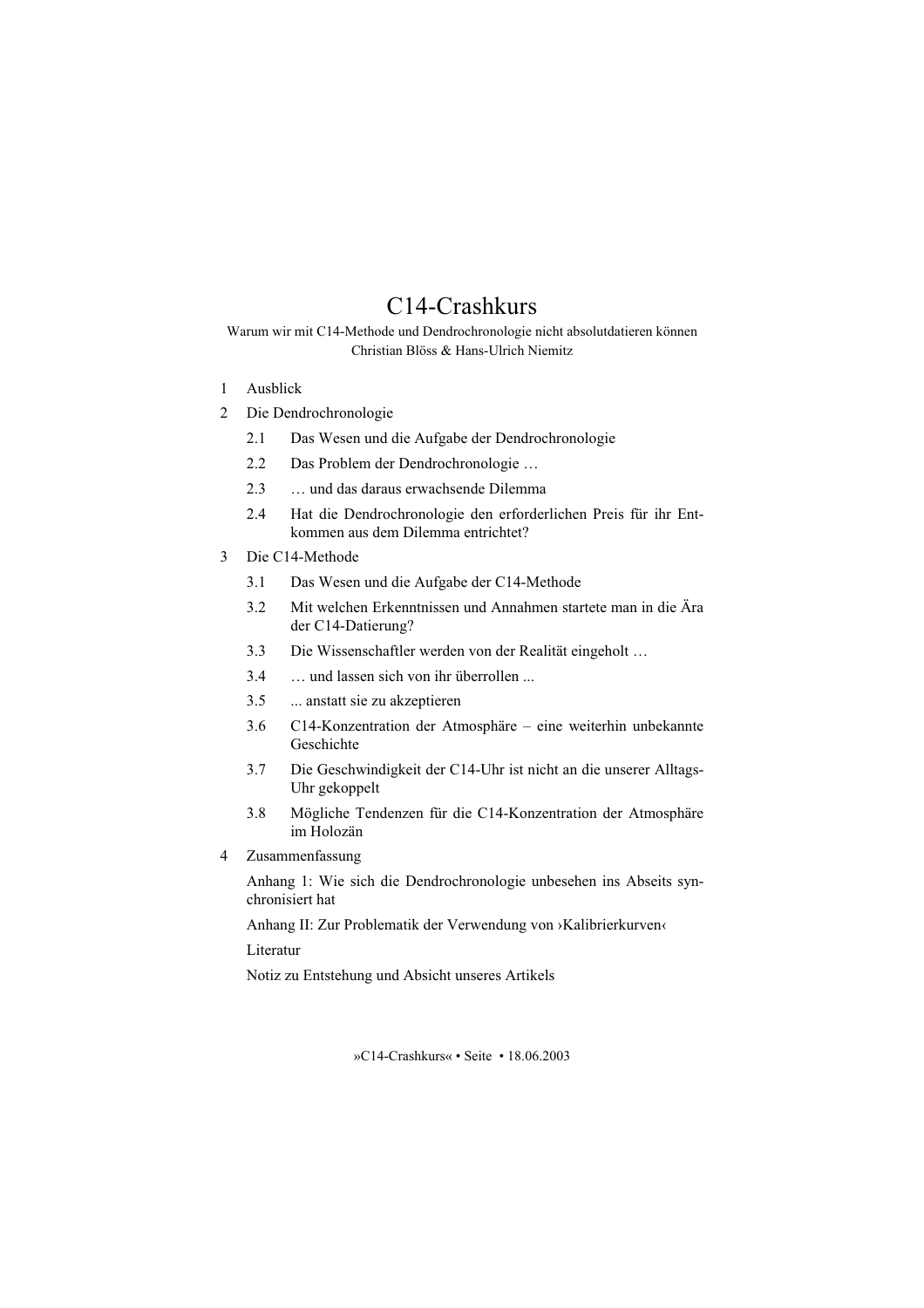## Bild I: Mit Daten aus der Geschichte und von der CI4-Methode heraus aus dem »dendrochronologischen Dilemma«



Das Dilemma der Dendrochronologie besteht darin, beim Ausbau ihrer Chronologie nicht von selbst erkennen zu können, wo sich dieser über trügerische Zufallslagen vollzieht. Deshalb hat sie die Holzproben für den Aufbau ihres Referenzmusters grundsätzlich vordatiert und zwar in unterschiedlicher Weise für unterschiedliche Zeiträume: Der shistorischer Teil des Referenzmusters beruht auf Daten aus der Geschichte der Neuzeit, des Mittelalters und des Altertums, während der ältere *yorhistori*sche< Teil des Referenzmusters auf C14-Datierungen beruht.

## Bild 2: Mit dendrochronologischen Daten heraus aus dem Unwissen über die C14-Konzentration der Atmosphäre



Das entsprechende Dilemma der C14-Methode besteht darin, über die Geschichte der C14-Konzentration der Atmosphäre bereits umfassend informiert sein zu müssen, noch ehe das erste C14-Datum abgegeben werden kann. Diese Geschichte lässt sie sich von der Dendrochronologie entschlüsseln, der sie doch zuvor chronologische Hilfestellung geleistet hat. Diese wechselseitige Unterstützung ist unbeanstandet geblieben, weil daran geglaubt wird, daß die Geschichte der C14-Konzentration der Atmosphäre nahezu bekannt weil nahezu konstant ist.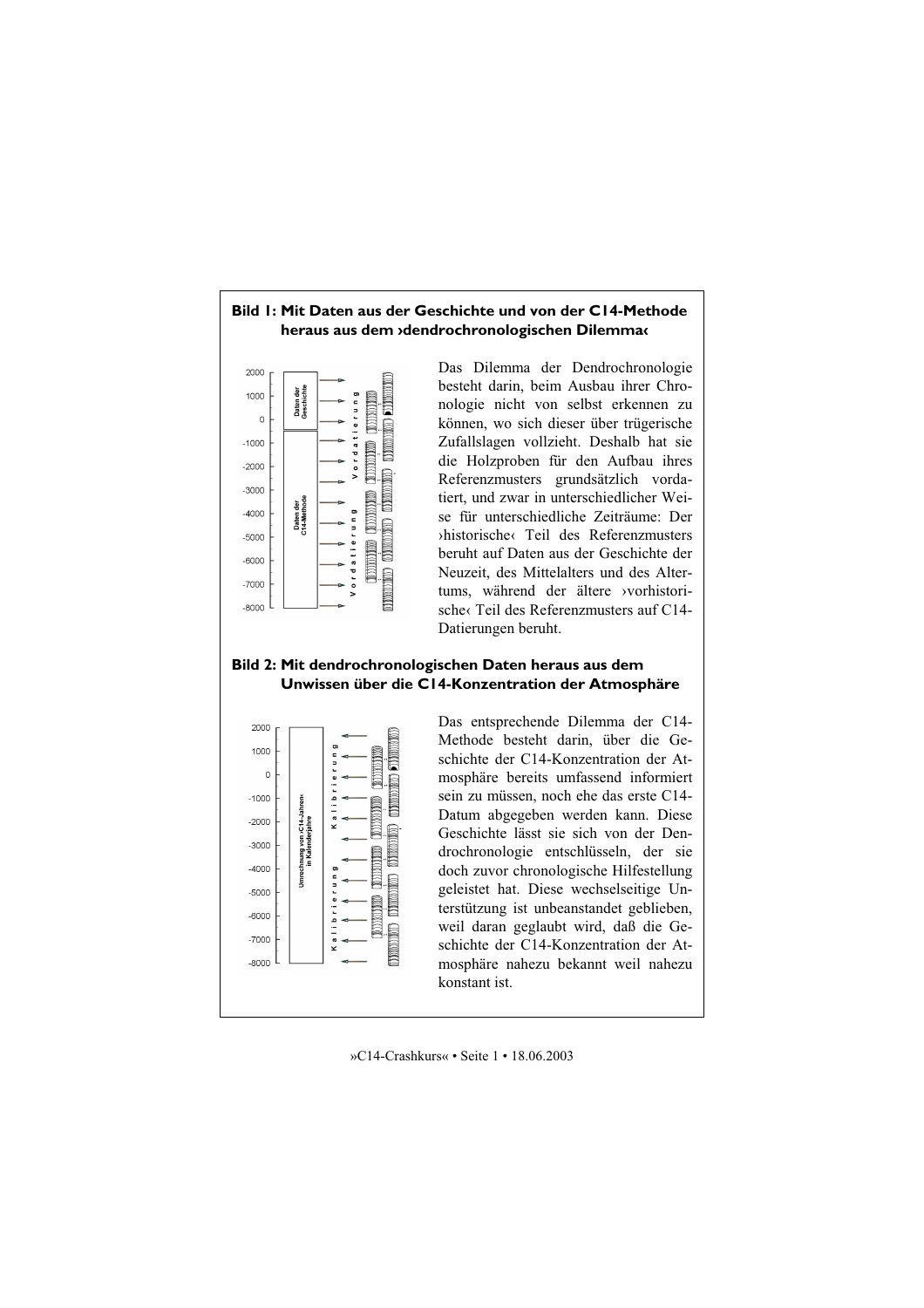# C14-Crashkurs

Warum wir mit C14-Methode und Dendrochronologie nicht absolutdatieren können Christian Blöss & Hans-Ulrich Niemitz

## **I. Ausblick**

Mit diesem Artikel möchten wir die Kritik der Radiokarbonmethode wiederbeleben, denn noch immer werden chronologische Aussagen mit Radiokarbondaten begründet. Erneut arbeiten wir die Probleme sowohl der Radiokarbonmethode als auch der Dendrochronologie heraus und zeigen auf, wie gering der Spielraum für Datierungen mit Hilfe dieser beiden Methoden tatsächlich ist - ein Crash-Kursus in Sachen »C14-Crash«. Seitenangaben wie [177/164] verweisen auf die beiden Auflagen unseres Buches [1997/2000].

Zuerst betrachten wir das Wesen und die Aufgabe der Dendrochronologie. Daß sie ihre Baumringfolgen in sicherer Weise nur mit Hilfe anderer Datierungsmethoden verlängern kann, ist eine ganz entscheidende Randbedingung ihrer Arbeit. Diese Hilfe hat sich die Dendrochronologie insbesondere von der Radiokarbonmethode (im folgenden als C14-Methode bezeichnet) geholt (Bild 1). Kommt die C14-Methode ihrerseits ohne weitere Hilfe zu naturwissenschaftlich begründeten Datierungen? Nein, auch die C14-Methode ist auf andere Datierungsmethoden angewiesen, um selbst datieren zu können. Diese Hilfe erhoffte sie sich ausgerechnet von der Dendrochronologie (Bild 2, für eine graphische Veranschaulichung dieser zirkulären Beziehung siehe  $[162/150]$ .

Wie wurde dieses Patt überwunden? Um der Dendrochronologie trotz eigener Unzulänglichkeit mit Vordatierungen in den Sattel helfen zu können, bediente sich die C14-Methode weitgehender geschichtlicher Annahmen, die physikalisch betrachtet von Beginn an sehr gewagt waren und schon nach kurzer Zeit als empirisch hinfällig hätten erkannt werden müssen.

Gleichwohl werden diese Annahmen bis heute aufrechterhalten Das bedeutet, daß die C14-Methode und die Dendrochronologie nicht als naturwissenschaftliche Datierungsmethode angesprochen werden können. Sie bieten weder einzeln noch zusammen eine ausreichende Basis für Schlußfolgerungen, die die Absolutchronologie betreffen.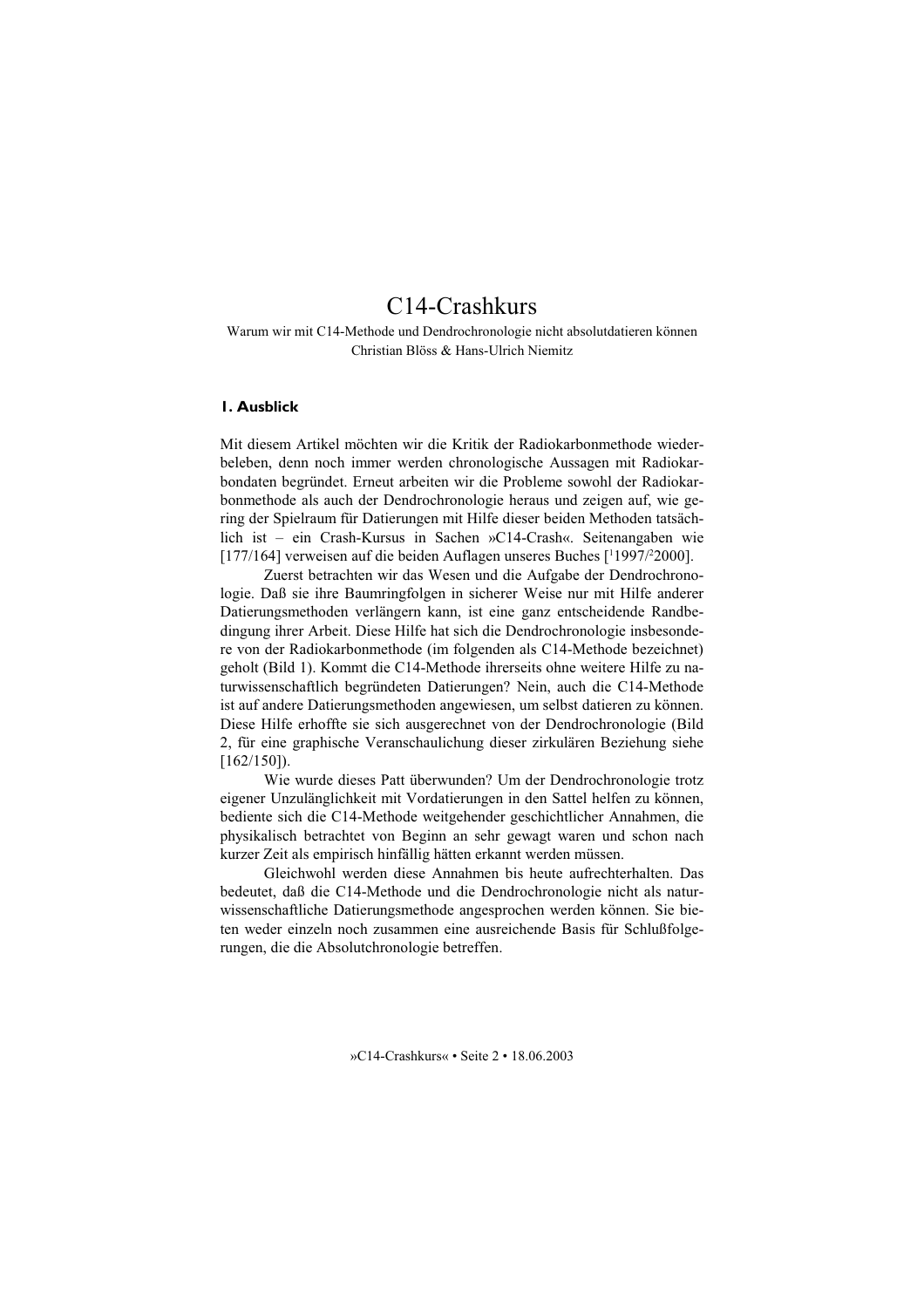## Bild 3: Das >Dendrochronologische Dilemma‹

Anfangs hat man die Baumringfolge 1 und kann die Baumringfolge 2 auf der rechten Seite von 1 synchronisieren (die aufgetragenen Baumringdikken sind rein schematisch zu verstehen.):



Sollte man jedoch noch eine Folge 3 finden, die an der Stelle >besser< synchronisieren würde (unten), dann gehört die (oben) als 2 plazierte Baumringfolge womöglich an die Stelle 2' (unten.) Diese Möglichkeit ist nie auszuschließen und als ›Dendrochronologisches Dilemma‹ bekannt.



»C14-Crashkurs« • Seite 3 • 18.06.2003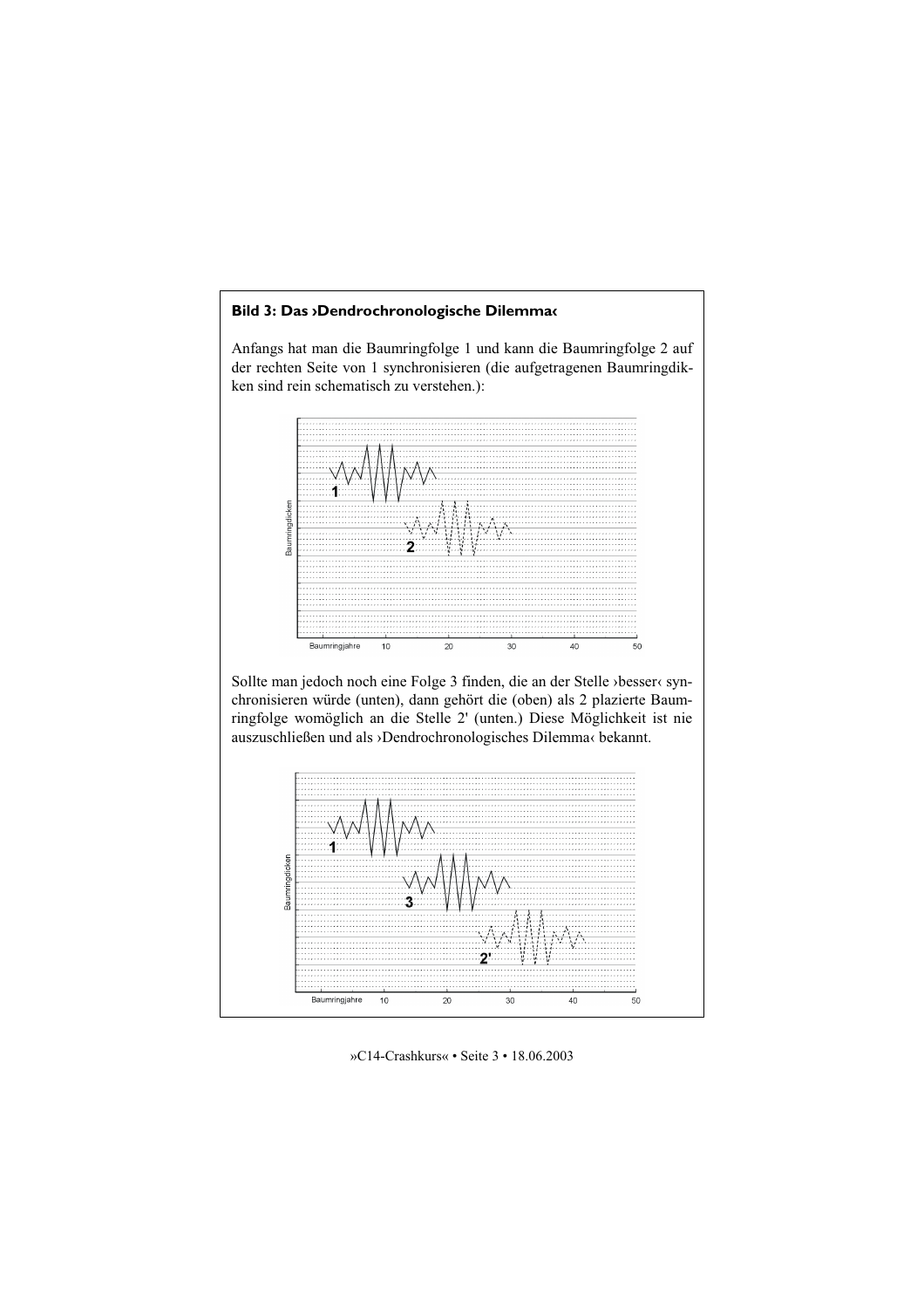## 2. Die Dendrochronologie

#### 2.1 Das Wesen und die Aufgabe der Dendrochronologie

Wissenschaftler wollen das Alter einer Holzprobe durch Mustervergleich bestimmen: Dazu synchronisieren sie das Baumringdickenmuster ihrer noch undatierten Holzprobe mit einem datierten Baumringdickenmuster nach bestimmten Vergleichskriterien. In diesem Vorgang – Synchronisation von Mustern nach bestimmten Vergleichskriterien – liegt das Wesen und die Aufgabe der Dendrochronologie begründet. Doch woher stammt das Datum des Referenzmusters?

Zu dem Datum des Referenzmuster gelangen die Dendrochronologen auf folgendem Weg: Sie versuchen, das Referenzmuster durch fortgesetzte Synchronisation vieler Baumringdickenfolgen bzw. Holzproben auszubauen. Dadurch wird der Zeitraum, der von dem Muster repräsentiert wird, immer weiter ausgedehnt: Er entspricht der Anzahl der im Gesamtmuster aufeinanderfolgenden Baumringe.

Stammen nun die jüngsten Baumringe aus einer gegenwärtig gewonnenen Holzprobe, dann bestimmt sich das Alter jedes Baumrings des Referenzmusters durch einfaches Abzählen. Dadurch ergibt sich auch das Alter einer jeden Holzprobe, die an diesem Referenzmuster synchronisiert werden konnte.

#### 2.2 Das Problem der Dendrochronologie ...

Die Dendrochronologie würde ein längeres Referenzmuster nur dann aus sich heraus gewinnen können, wenn die Synchronisation der Holzproben untereinander eindeutig ist, d.h. wenn sich die Baumringdickenfolgen »von selbst« an den altersmäßig richtigen Ort im Gesamtmuster einordnen würden.

Grundsätzlich lässt sich aber jede Holzprobe mit einem entsprechend langen Referenzmuster wiederkehrend, also an unterschiedlich alten Lagen, synchronisieren. Von all diesen Lagen kann höchstens eine die richtige Lage sein, alle anderen müssen als irreführende >Zufallslagen‹ gewertet werden. So mussten immer wieder Synchronlagen, die bereits als gültig ausgegeben worden waren, revidiert und durch Auseinanderreißen und ›Neurastung‹ meistens um etliche Jahrzehnte  $[75/75]$  – geheilt werden.

Es existiert also folgende Notlage: Eine Holzprobe muß auf wenige Jahrhunderte, wenn nicht sogar Jahrzehnte genau vordatiert werden, um sie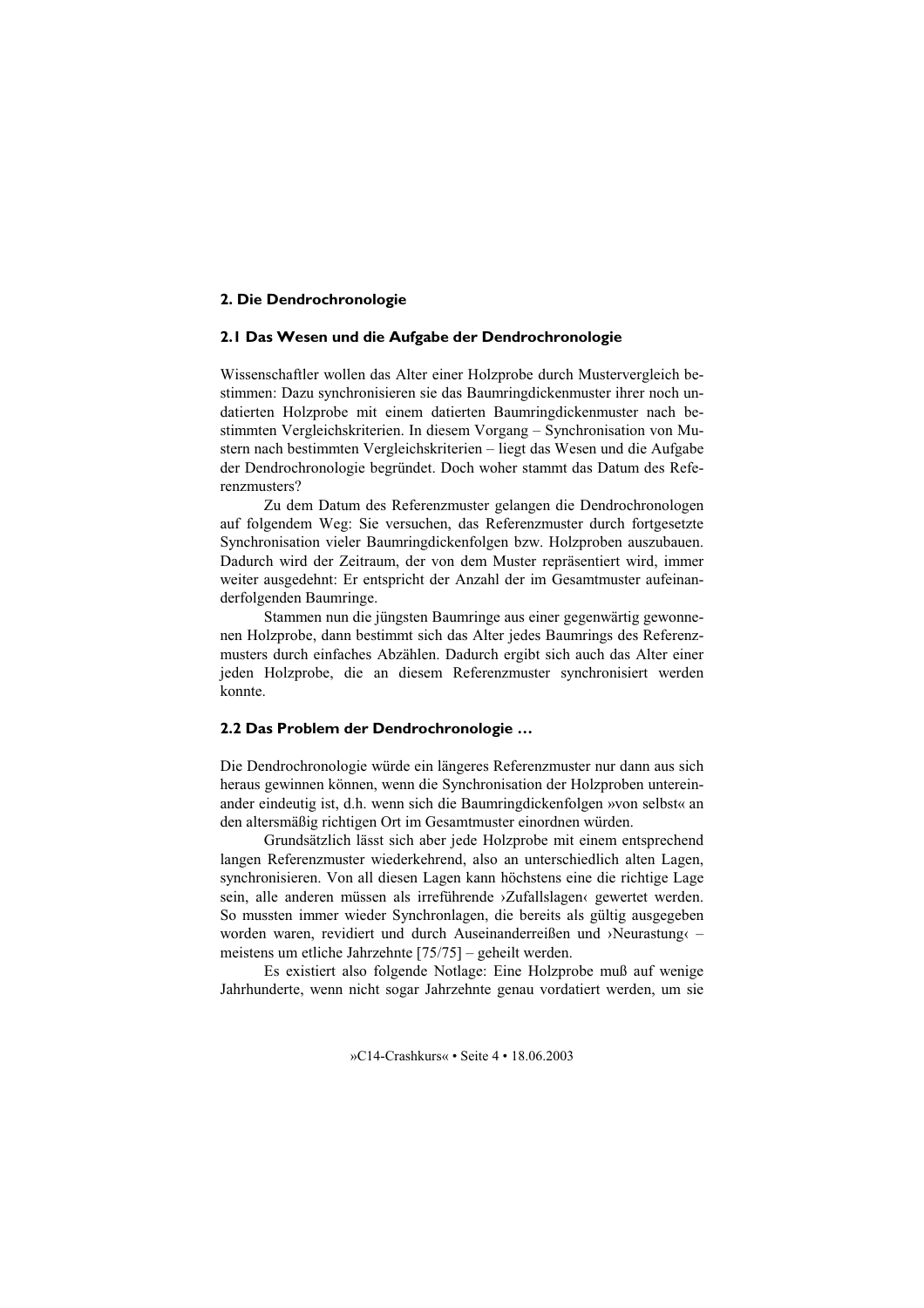verlässlich mit einem Referenzmuster synchronisieren zu können. Ohne diese Vordatierung könnte man >Zufallslagen< von der richtigen Lage bzw. Datierung nicht unterscheiden.

Schaut man sich an. über welchen Zeitraum sich die Referenzmuster heute erstrecken – ca. 10.000 Jahre –, dann gibt es konservativ gerechnet jeweils einige dutzend Zufallslagen pro Holzprobe, wobei natürlich zu berücksichtigen ist, daß eine stratigraphische Vergesellschaftung bzw. Korrelation die Anzahl potentieller Zufallslagen einschränkt.

## 2.3 ... und das daraus erwachsende Dilemma

Die Dendrochronologie ist mit der Aufgabe, eine umfassende Baumringfolge allein durch Mustervergleich aufzubauen, also überfordert. Dieser Umstand spitzt sich immer wieder in demselben, allein aus sich heraus nicht überwindbaren Dilemma zu: Gehören Holzproben, die anscheinend am Ende der bereits bestehenden Baumringfolge synchronisieren und diese damit in die Vergangenheit bzw. in die Gegenwart ausbauen würden, wirklich hierher oder handelt es sich dabei nur um eine Zufallslage, weil die Holzprobe tatsächlich zu einer noch jüngeren oder einer noch älteren Lage gehört?

Selbst wenn alle anderen Lagen innerhalb des bestehenden Musters ausgeschlossen werden können, so blieben die älteren bzw. jüngeren Lagen stets unüberprüfbar. Es gibt also eine ständig schwelende Gefahr, sich beim Ausbau der Baumringfolge, dem sogenannten »Master«, zu irren (Bild 3). Weil jeder einmal gemachte Fehler die Baumringfolge von nun an in die Irre führen würde, geht der Griff wo immer es geht zur rettenden Vordatierung.

# 2.4 Hat die Dendrochronologie den erforderlichen Preis für ihr Entkommen aus dem Dilemma entrichtet?

Um ihrem Dilemma zu entkommen, hat die Dendrochronologie die Holzproben für den Aufbau ihres Referenzmusters grundsätzlich vordatiert, und zwar in unterschiedlicher Weise für unterschiedliche Zeiträume:

Fall A: Der jüngere >historische<br/>  $\epsilon$  Teil des Referenzmusters – ca. 500 v. Chr. bis heute nach konventioneller Datierung – beruht auf Daten aus der Geschichte der Neuzeit, des Mittelalters und des Altertums [Niemitz, Zeitensprünge 1995/3].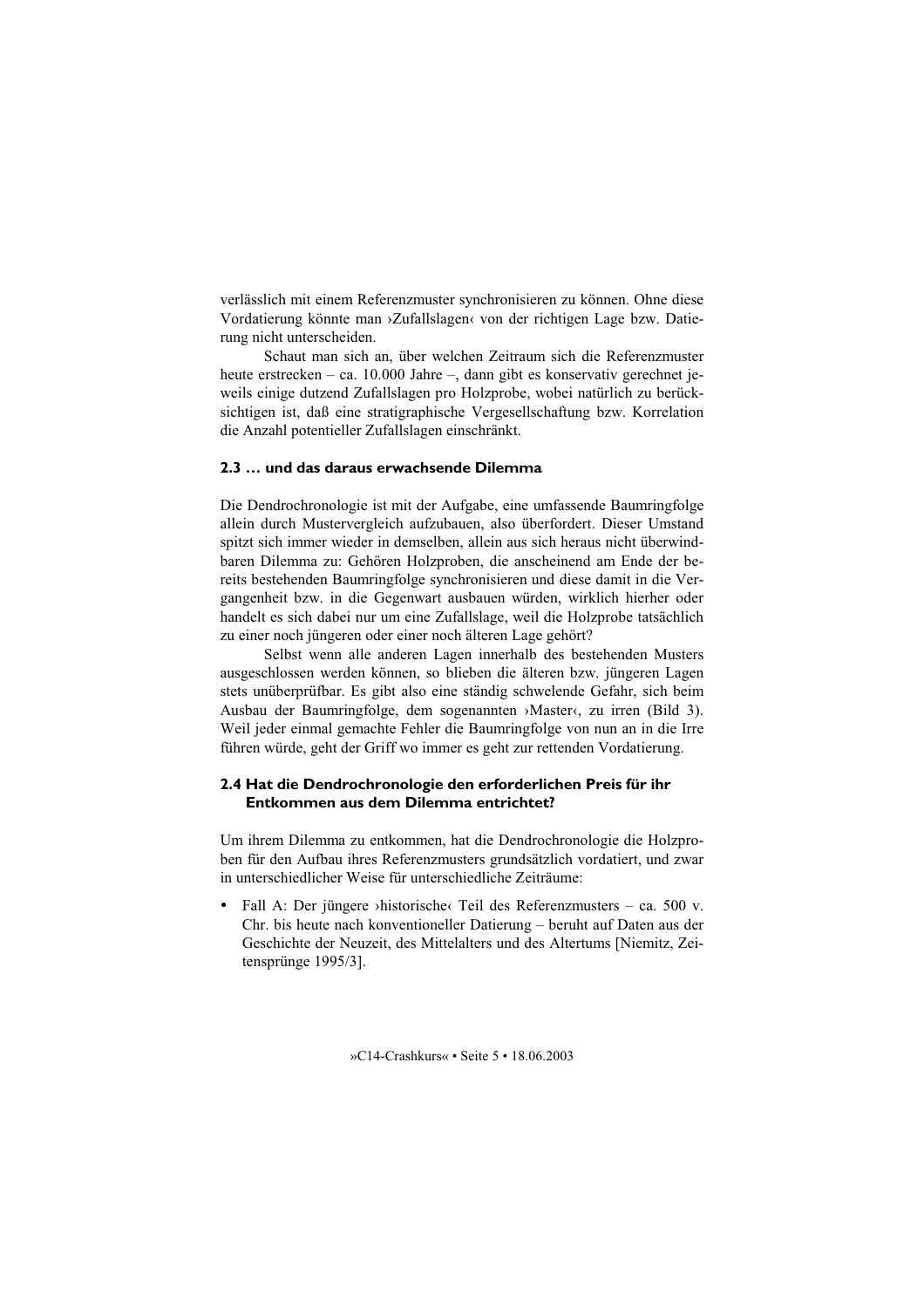Fall B: Der ältere >vorhistorische< Teil des Referenzmusters – vom ältesten Datum bis ca. 500 v. Chr. - beruht auf C14-Datierungen.

Für den historischen Teil hat die Dendrochronologie also auf die herrschende Chronologie der Geschichte gesetzt (Fall A). Dafür hätte sie folgenden Preis zu zahlen: Weder darf sie als unabhängige Datenlieferantin für diese Chronologie auftreten, oder sich sogar als >Kontrollinstanz< aufspielen, noch darf sie stillschweigend hinnehmen, als eine solche Datenlieferantin oder >Kontrollinstanz« herangezogen zu werden.

Denselben Preis muß sie selbstverständlich auch für ihr Verhältnis zur C14-Methode bezahlen, von der sie C14-Daten für den vorhistorischen Teil bezogen hat. Insbesondere müsste sie im Auge behalten, wie sie umgekehrt von der C14-Methode als Datenlieferantin in Anspruch genommen wird, denn bekanntermaßen benutzt die C14-Methode primär Baumringchronologien, um C14-Messungen an einer historischen Probe in ein >C14-Alter‹ umwandeln zu können.

Diese Aufmerksamkeit als Preis für die Überwindung ihres Dilemmas ist nicht aufgebracht worden, so daß sich ein Methodenwirrwarr herausbilden konnte. An der Schnittstelle zwischen C14-Methode und Dendrochronologie wird mit zweierlei Maß gemessen:

- 1) >C14-Alter, die der Vordatierung von Baumringproben dienen sollen, werden ohne Umrechnung als >annähernd richtige< Absolutalter benutzt (Dendrochronologie als Nutznießerin von C14-Daten).
- $2)$  >C14-Alter $\langle$ , die allgemeinen Datierungen dienen sollen, werden über Baumringchronologien in >exakte< Absolutalter umgerechnet (C14-Methode als Nutznießerin von Dendrodaten).

Die faktische Gleichsetzung von >C14-Alter< und Absolutalter hat sehr wahrscheinlich zu einer falschen Länge des Postglazials geführt (bzw. diese Vorstellung unzulässig erhärtet), weil – wie wir zeigen werden – bereits kleine Anderungen in den Naturabläufen drastisch verjüngte bzw. vergreiste >C14-Alter<br/>< ergeben. Dendrochronologen, die nicht wahrhaben wollten, daß sie ihrem Dilemma nicht ohne weiteres entkommen können, müssen nunmehr einen noch viel höheren Preis entrichten: Das Zugeständnis, daß ihre Baumringchronologien von A bis Z falsch aufgebaut sind.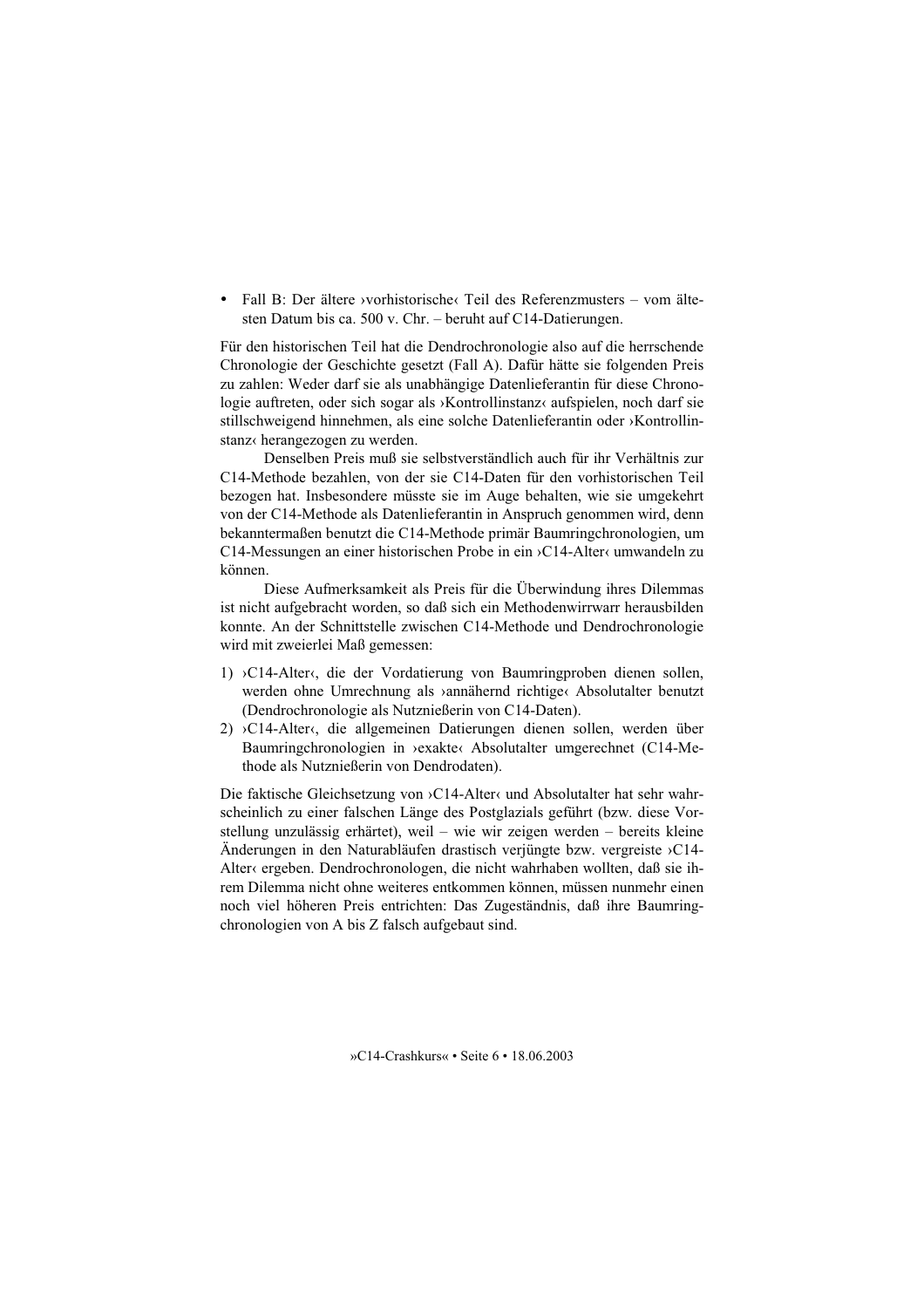# **Bild 4: So wird datiert**

Nach dem Stoffwechselende der organischen Probe wird sich die C14-Konzentration in der Probe anders entwickeln als die C14-Konzentration. in der Atmosphäre. Die C14-Konzentration in der Probe sollte vor allem durch den radioaktiven Zerfall bestimmt sein, während die C14-Konzentration in der Atmosphäre weiterhin den verschiedensten Einflüssen unterliegt. Erst wenn beide Geschichten komplett rekonstruiert sind, kennt man auch den Zeitpunkt des Stoffwechselendes der Probe. Grundsätzlich gibt es vier Einflußmöglichkeiten, die die Entwicklung bzw. die Geschichte der C14-Konzentration in einem offenen System bestimmen:

- 1) Produktion
- 2) Vernichtung (>radioaktiver Zerfall<)
- 3) Zuwanderung über die Systemgrenze
- 4) Abwanderung über die Systemgrenze

Während man für die Probe hoffen darf, daß es ein abgeschlossenes System bildet und damit die Punkte 1, 3 und 4 irrelevant sind (d.h. nur radioaktiver Zerfall des C14 in der Probe relevant ist), muß für die Atmosphäre grundsätzlich der vollständige Ursachenkatalog untersucht werden.

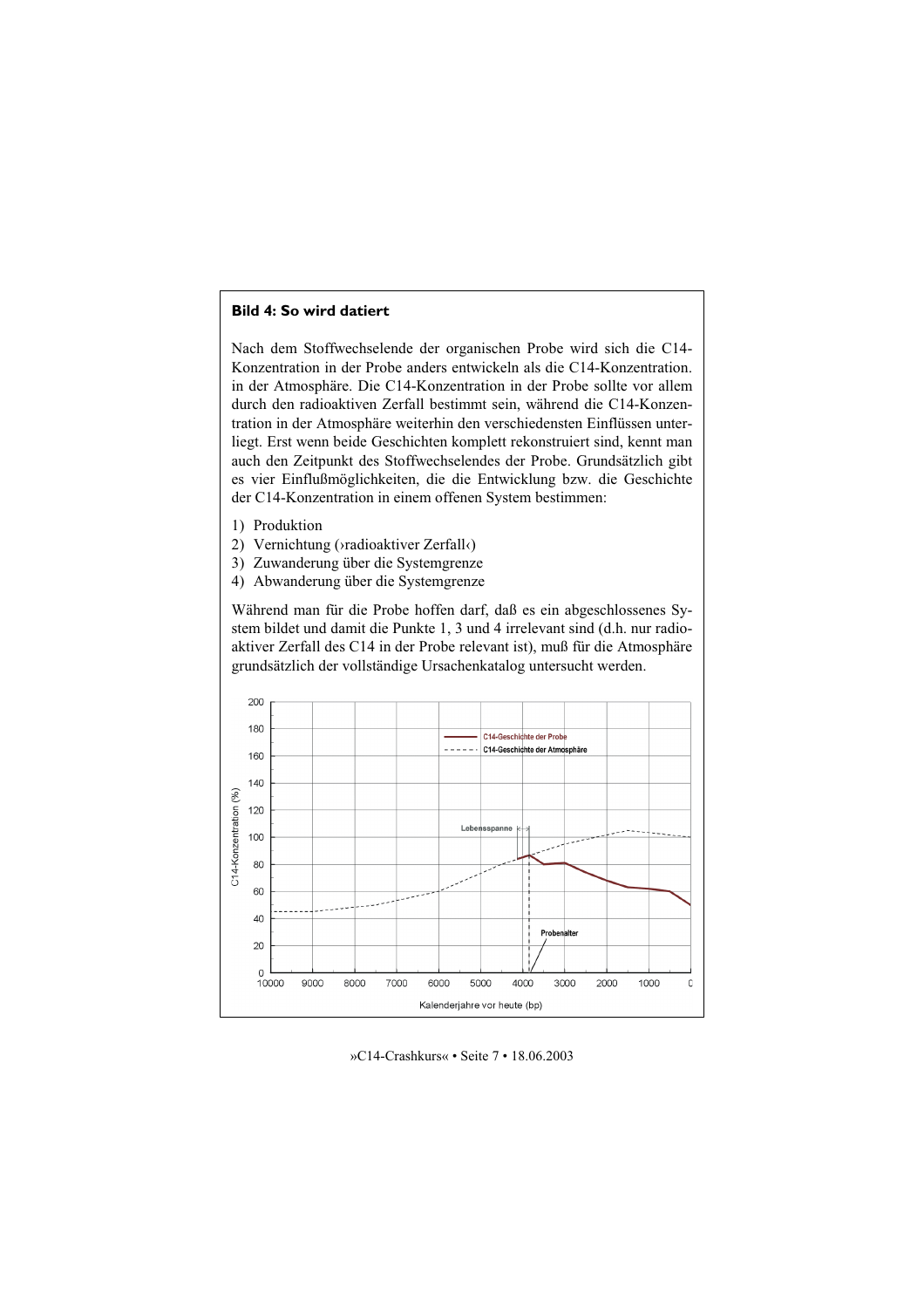# 3. Die C14-Methode

# 3.1 Das Wesen und die Aufgabe der C14-Methode

Wissenschaftler wollen das Alter einer organischen Probe aus der Kenntnis zweier >Geschichten<br/>
kestimmen:

- aus der Geschichte der C14-Konzentration<sup>1</sup> in der Probe und
- aus der Geschichte der C14-Konzentration in der Atmosphäre.

Das Alter der organischen Probe wird durch den einenigen Zeitpunkt in der Vergangenheit bestimmt, an dem sich die Geschichte der C14-Konzentration der historischen Probe von der Geschichte der C14-Konzentration der Atmosphäre entkoppelt hat, also als die Probe mit ihrem Stoffwechsel aufhörte (Bild 4). Um beide Geschichten – und damit auch den für die Datierung entscheidenden gemeinsamen Schnittpunkt – rekonstruieren zu können, müssen alle Gesetze und Einflüsse, die diese Geschichten determinieren, bekannt sein.

Grundsätzlich sind sowohl für die Probe als auch für die Atmosphäre vier verschiedene derartige Einflüsse zu berücksichtigen:

- 1) Produktion von C14
- 2) Vernichtung von C14 (=  $\rightarrow$ radioaktiver Zerfall $\left\langle \right\rangle$
- 3) Zuwanderung über die Systemgrenze
- 4) Abwanderung über die Systemgrenze

Die Geschichte der C14-Konzentration in der Probe ließe sich genau dann mit Hilfe des >Zerfallsgesetzes< zurückrechnen, wenn diese ausschließlich durch radioaktiven Zerfall (Einfluss 2) bestimmt ist, wenn also mögliche andere, und dann unkalkulierbare Einflüsse wie beispielsweise >in situ<-Produktion (Einfluss 1) oder Kontamination (Einfluss 3) ausgeschlossen werden können.

Die Geschichte der C14-Konzentration in der Atmosphäre unterliegt dagegen grundsätzlich allen vier genannten Einflüssen: dem radioaktiven Zerfall von Kohlenstoff C14, seiner Produktion aus Stickstoff N14, der Zuwanderung aus und der Abwanderung der Kohlenstoffisotope C12 und C14 in angrenzende >Kohlenstoffreservoire<. Diese Reservoire werden ganz wesentlich durch die Ozeane gebildet, die Kohlendioxid CO<sub>2</sub> speichern. Sie weisen dabei grundsätzlich eine niedrigere C14-Konzentration als die Atmosphäre selbst auf, weil nur in ihr das C14 nachproduziert wird und andere Reservoire ohne

<sup>&</sup>lt;sup>1</sup> Hier und im Folgenden umschreiben wir das an sich relevante Verhältnis von C14und C12-Konzentration der Einfachheit halber mit >C14-Konzentration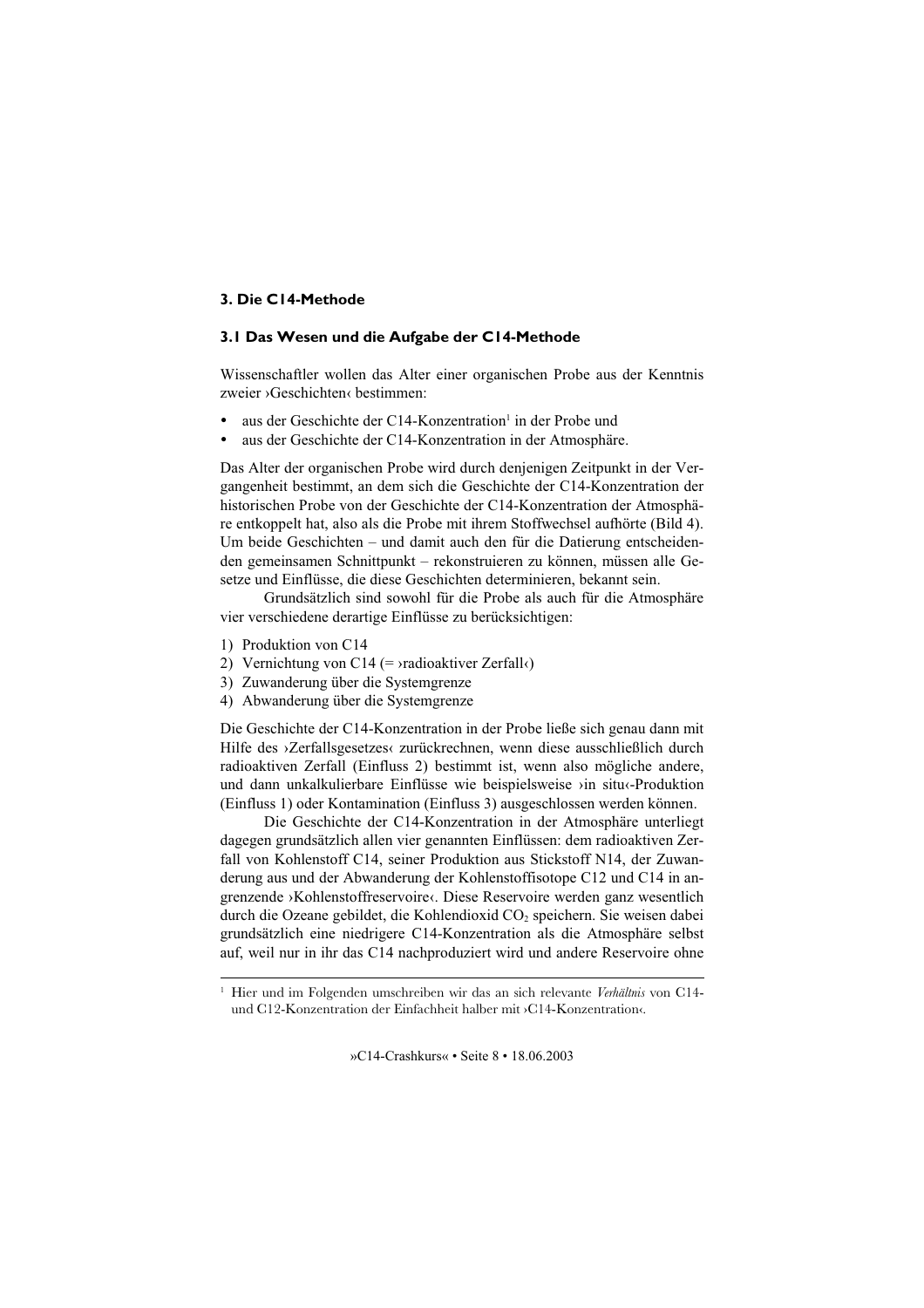# **Bild 5: Die »Curve of Knowns« von 1949**

Nie wieder in der Ära der C14-Datierung sollten Wissenschaftler zu einer so suggestiven Übereinstimmung zwischen gemessenen und erwarteten Werten vorstoßen können, wie zu Beginn ihrer Arbeit: Je genauer nämlich die C14-Werte historisch datierter Proben auf der eingezeichneten Sollkurve liegen würden (Bild links, Original gespiegelt), desto berechtigter wäre die Annahme, daß alle Proben ihren Stoffwechsel mit derselben C14-Aktivität beendet hatten und daß damit immer dieselbe C14-Konzentration in der Atmosphäre geherrscht haben muß. Die Präsentation dieser Meßergebnisse bedarf einer Interpretation (siehe Bild rechts).

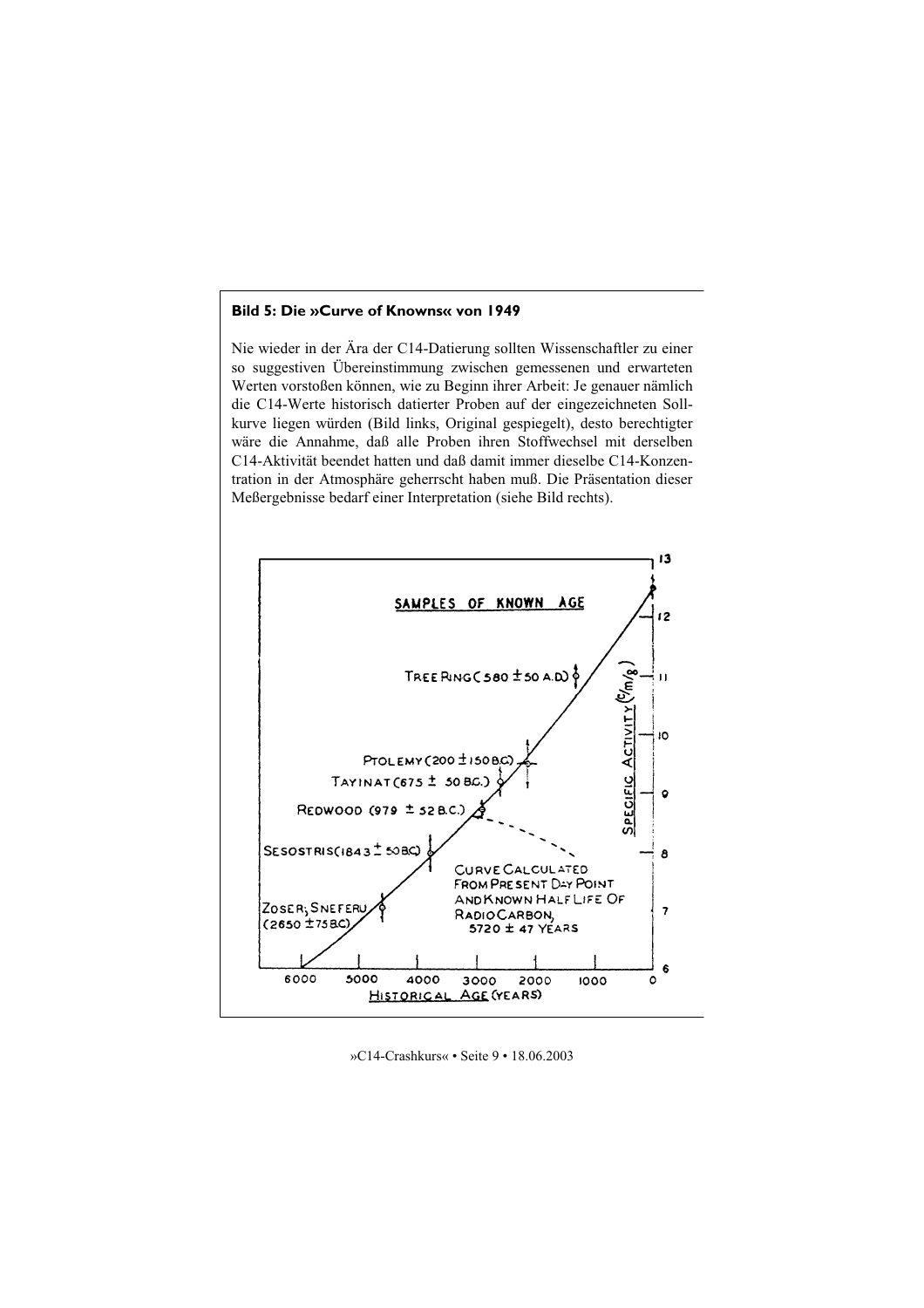Im Bild rechts sind beim Zeitpunkt 0 die gemessenen Aktivitäten der Proben als ›Endpunkte‹ der vermuteten Geschichte ihrer C14-Konzentration während der Lagerzeit aufgetragen. Diese Geschichten werden als Abklingvorgang derjenigen C14-Aktivität, wie sie zu Lebzeiten jeweils geherrscht hatte, infolge des radioaktiven Zerfalls verstanden. Wenn die historischen Daten stimmen, die den Proben zugeordnet sind, dann ließe sich die Geschichte der C14-Konzentration der Atmosphäre ansatzweise rekonstruieren: Jeder Schnittpunkt zwischen einer Abklingkurve und der senkrechten Linie des zugeordneten historischen Datums entspricht der C14-Konzentration der Atmosphäre zu diesem Zeitpunkt.

Hätte Libby die historischen Daten wirklich ausgewertet, anstatt sie lediglich als Stütze seiner zentralen Annahme zu präsentieren, dann wäre ihm sicherlich aufgefallen, daß die C14-Produktion (nicht C14-Konzentration!) beispielsweise in der Zeit zwischen den Proben ›Ptolemy‹ und >Tayinat‹ (fallender Kurvenabschnitt) auf die Hälfte des angenommenen stationären Wertes gesunken gewesen sein müsste. So etwas kann sicherlich nicht als Schwankung interpretiert werden. Tatsächlich stören nebensächlich erscheinende Abweichungen das Bild stationärer Verhältnisse empfindlich. Ab einem bestimmten Gefälle (Bild 7) muß sogar von einer Diffusion ausgegangen werden, wodurch das ganze Modell endgültig hinfällig wird.



»C14-Crashkurs« • Seite 10 • 18.06.2003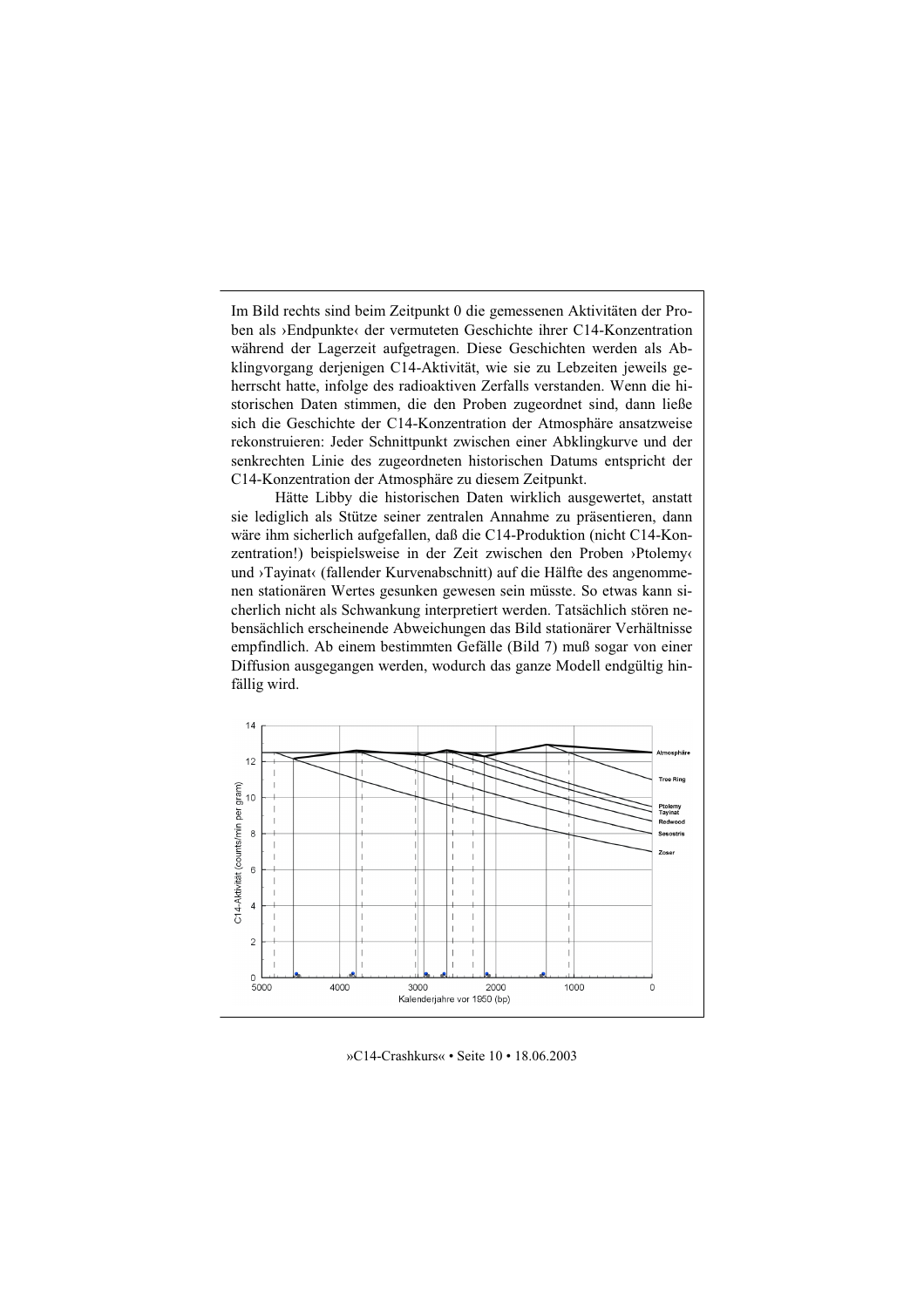Zufuhr an atmosphärischem C14 verarmen würden. Deshalb ist der Fall einer Zuwanderung von C14 in die Atmosphäre aus ihrer Umgebung grundsätzlich auszuschließen (extraterrestrische Zufuhr ausgeschlossen) und wir können die möglichen Ursachen für Anreicherung oder Verarmung in ihr auf die drei Einflüsse Zerfall, Produktion und Abwanderung eingrenzen.

Um also das Alter der Probe aus dem Schnittpunkt der Geschichten für die Probe und für die Atmosphäre bestimmen zu können, müssen die genannten Einflußfaktoren sowohl für die Probe als auch für die Atmosphäre über die gesamte Lagerungszeit der Probe lückenlos bekannt sein – eine gewaltige Bringschuld für die neue Datierungsmethode. Mit welchen Erkenntnissen und Annahmen zu diesen Einflußfaktoren startete man in die Ära der C14-Datierung, um sich dieser Bringschuld in zureichender Weise zu entledigen?

# 3.2 Mit welchen Erkenntnissen und Annahmen startete man in die Ära der C14-Datierung?

Für die Begründung der C14-Datierungsmethode verwies W.F. Libby auf bestimmte Verhältnisse, die in der Atmosphäre geherrscht haben müssten:

- 1) Produktion und Zerfall von C14 in der Atmosphäre hätten sich die Waage gehalten.
- 2) Zu- und Abwanderung von C14 bzw. C12 hätten keinen Effekt auf die C14-Konzentration der Atmosphäre gehabt.

Diese beiden Vermutungen leitete er aus seiner »Curve of Knowns« ab. Dafür trug er die gemessene C14-Konzentration verschiedener historischer Proben mit jeweils dem Datum ein, das ihnen die Historiker zuerkannt hatten. Gemeinsam schienen sie eine Kurve zu bilden, die gleichbedeutend mit einer zeitlich konstanten C14-Konzentration der Atmosphäre war (Bild 5 links). Es wurde nicht erkannt, wie deutlich selbst in diesen selektiv vorgestellten Meßwerten Anzeichen für starke Veränderungen enthalten waren (Bild 5 rechts).

Libby leitete aus seiner idealisierten »Curve of Knowns« ein sehr einfaches Modell für die Geschichte der C14-Konzentration der Atmosphäre ab, mit der er sich seiner Bringschuld mit einem Schlag entledigt zu haben glaubte: In der Atmosphäre wird C14 mit konstanter Rate (nämlich aus Stickstoff N14 durch die kosmische Strahlung) erzeugt. Gleichzeitig zerfällt das in der Atmosphäre vorhandene C14 mit einer bestimmten Rate. Sofern die C14-Konzentration der Atmosphäre von Zu- oder Abwanderung unbeeinflusst bleibt, wird sich zwangsläufig früher oder später ein Zustand einstellen, in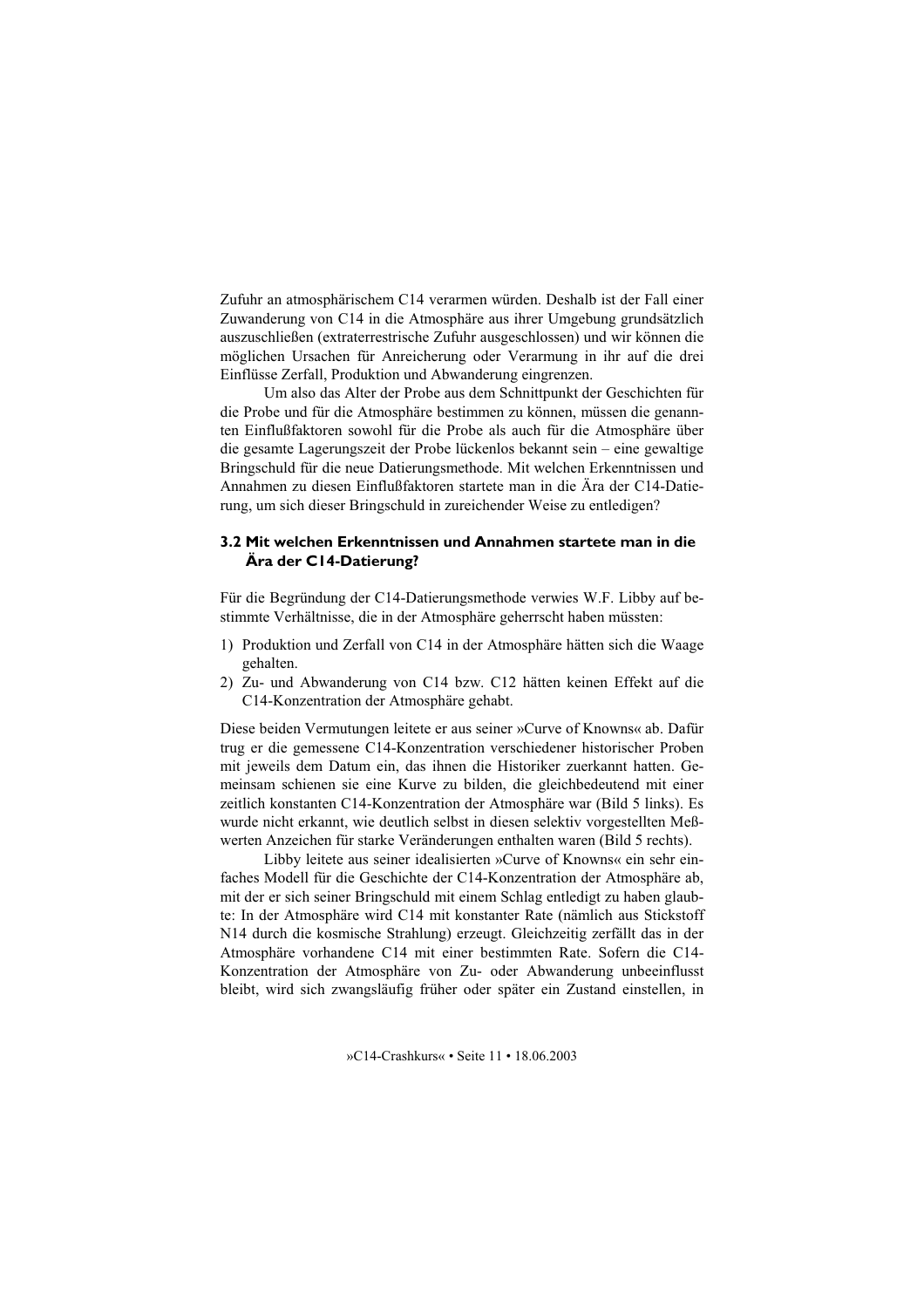dem sich Produktion und Zerfall die Waage halten und ab dem die C14-Konzentration der Atmosphäre als konstant betrachtet werden darf – so wie es die »Curve of Knowns« für die ganze historische Zeit signalisierte.

Wenn man bedenkt, wie viele Einflüsse grundsätzlich zu berücksichtigen sind, dann hätten derart außergewöhnliche Randbedingungen als großartiges Geschenk betrachtet werden dürfen. Wenn jetzt auch noch für historische Proben vorausgesetzt werden durfte, daß sie während ihrer Lagerzeit grundsätzlich keinen unerwünschten Einflüssen ausgesetzt sind, dann konnte man auch die zweite der beiden Geschichten, der zeitliche Verlauf der C14-Konzentration in einer jeden Probe, als bekannt voraussetzen bzw. diese Geschichte über das radioaktive Zerfallsgesetz zurückrechnen.

Wenn das alles so stimmte, dann war jede organische Probe wirklich denkbar einfach und ohne weitere Voraussetzungen und Annahmen datierbar: Ihr Alter bestimmte sich aus dem Schnittpunkt der C14-Zerfallskurve für die Probe mit dem zeitlich konstanten Konzentrationsverlauf für die Atmosphäre (Bild 6), was sich genau so auch über das Zerfallsgesetz ausrechnen ließ. Voller Hoffnung machte man sich daran, der Vor- und Frühgeschichte der Menschheit ein neues, endgültiges chronologisches Gerüst zu verschaffen.

## 3.3 Die Wissenschaftler werden von der Realität eingeholt ...

Alle anfangs gemachten Annahmen über die C14-Geschichte organischer Proben im allgemeinen und die C14-Geschichte der Atmosphäre im besonderen stellten sich rasch als falsch heraus. Seit mehr als 50 Jahren gehen die Anstrengungen und Bemühungen der Wissenschaftler dahin, zu zeigen, daß sie alle nur ein bißchen falsch sind und daß man die Methode deswegen aufrechterhalten dürfe. Wir zeigen, daß sie so falsch sind, daß man die C14-Methode als selbständige Hilfswissenschaft der Geschichte aufgeben muß.

So lernte man binnen weniger Jahre viele verschiedenartige Einflüsse auf die C14-Konzentration der Probe kennen, die teils zu deren Lebzeiten (>Isotopenfraktionierung<, >Reservoireffekte<), teils während der Lagerzeit (>Kontamination<) und teils während der Probenaufbereitung und -messung im Labor wirken. Die Auswirkung dieser verschiedenartigen Einflüsse kann die Größenordnung des eigentlich zu untersuchenden Effektes erreichen, nämlich die Änderung der C14-Konzentration durch radioaktiven Zerfall während der Lagerzeit. Vor Proben, für die solche Einflüsse nicht ausgeschlossen werden können, muß die C14-Methode ihre Waffen strecken, denn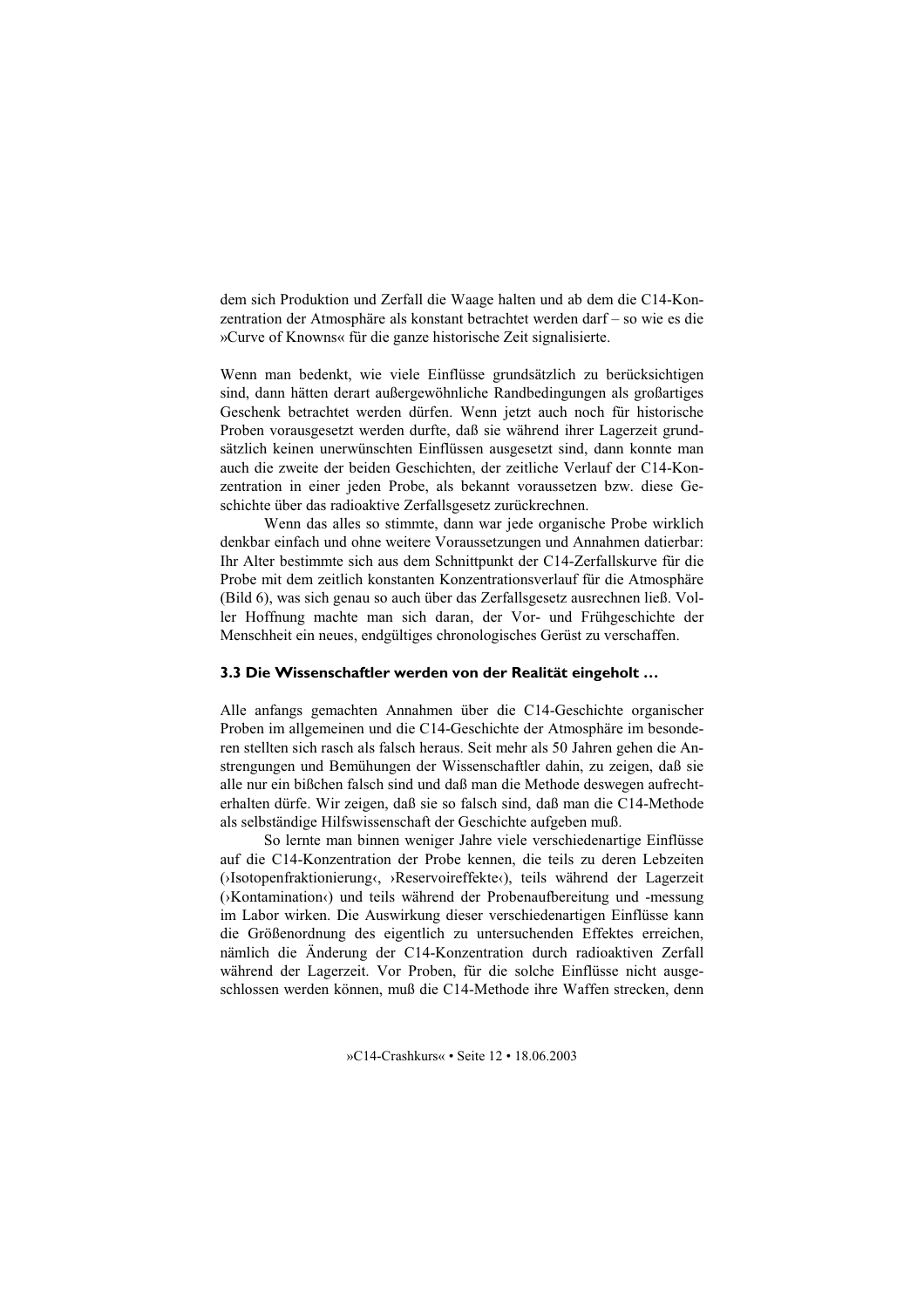# Bild 6: Wunderbare ideale C14-Methode

*Wenn* die C14-Konzentration der Atmosphäre konstant gewesen ist (also »immer wie heute«) und wenn die Geschichte der C14-Konzentration der Probe über das Zerfallsgesetz retrokalkulierbar ist (im Idealfall keine sonstigen Einflüsse während der Lagerzeit oder während der Probennahme und -auswertung), dann (und *nur* dann) hat man gute Karten und kann historische Proben ohne jedes weitere Wissen absolutdatieren!

In diesem speziellen Fall kann die Zeit, die seit dem Stoffwechselende der Probe bis heute verstrichen ist, über das Zerfallsgesetz berechnet werden. In die entsprechende Formel für die Zeitberechnung gehen dann nur

- 1) die gemessene Restaktivität der Probe,
- 2) die gemessene aktuelle Aktivität der Atmosphäre und
- 3) die Halbwertszeit für das radioaktive C14 ein.

Die Anbindung des Modells an die Geschichte der C14-Konzentration in der Atmosphäre ist dadurch natürlich nicht verloren geangen: Sie beruht auf der Voraussetzung, daß die aktuell gemessene C14-Konzentration auch zu jedem Zeitpunkt in der Vergangenheit geherrscht hat.



»C14-Crashkurs« • Seite 13 • 18.06.2003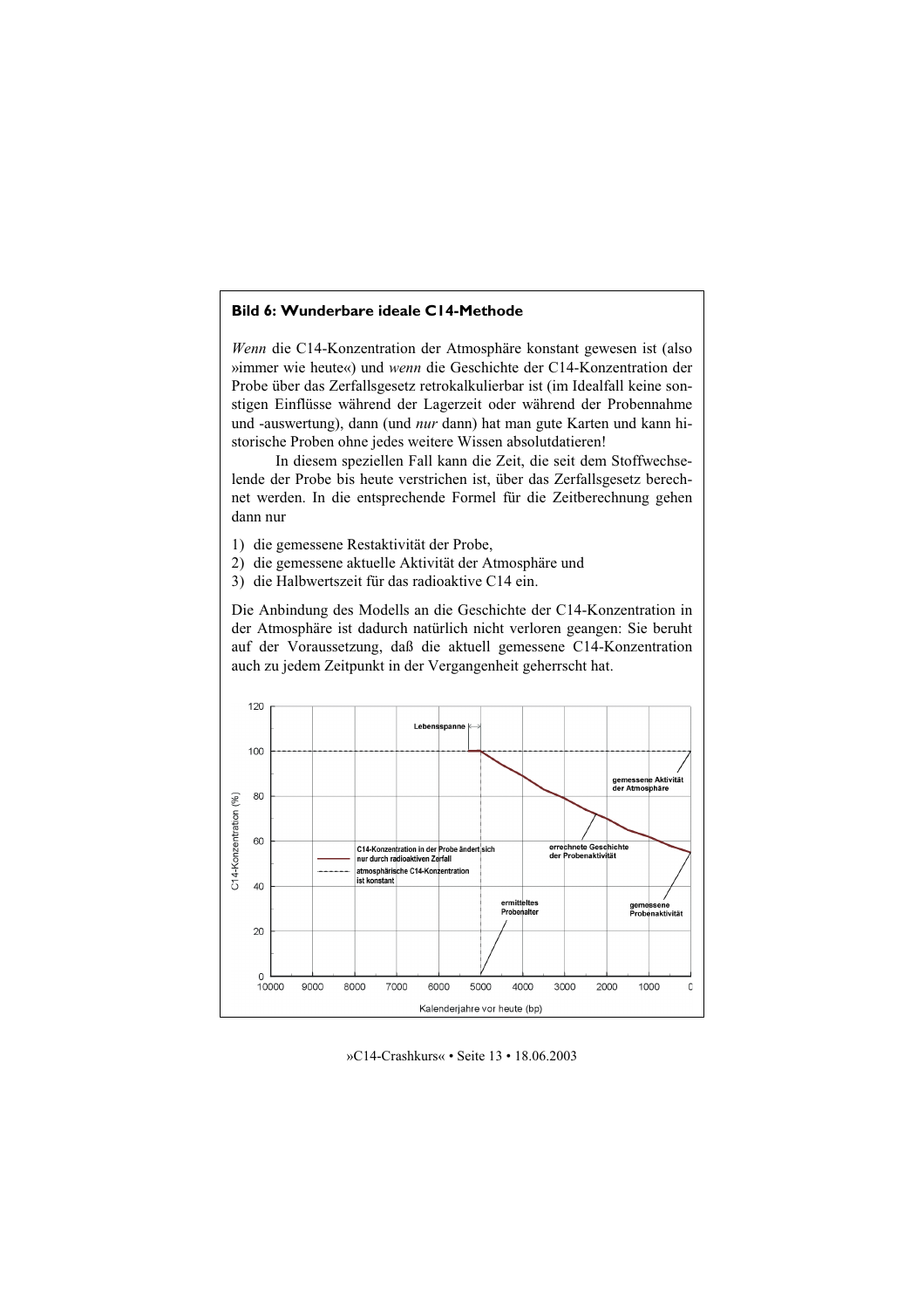diese Einflüsse lassen sich nur bestimmen oder eingrenzen, wenn man das wahre Alter der Probe kennt. Hinsichtlich der Proben scheitert die C14-Methode also immer dort, wo sie das bereits kennen müsste, was zu bestimmen ihre eigentliche Aufgabe ist. Gleichwohl muß dieses Problem nicht unüberwindlich sein, denn unter der Vielzahl zur Verfügung stehender Proben könnte man sich auf die Auswertung »guter« Proben beschränken, die also unter nachweisbar günstigen Umständen überdauert haben. Die Atmosphäre konnte man sich dagegen nicht aussuchen.

Das Modell eines stationären Gleichgewichts von Produktion und Zerfall für die Atmosphäre sollte sich nicht bewähren, denn 10 Jahre nach Einführung der C14-Methode wurde aus Messungen an Baumringen eines sehr alt gewordenen Baumes erkannt, daß sich die C14-Konzentration in der Atmosphäre über die Zeit geändert haben musste. Statt als allererstes die ohnehin äußerst rigide Annahme auf den Prüfstand zu stellen, daß Zu- und Abwanderung keinerlei Einfluss auf die C14-Konzentration hätten (siehe oben Annahme 2), erwog man lediglich Schwankungen der Produktionsrate für C14: Diese würden für ein Ungleichgewicht von Produktion und Zerfall sorgen und dadurch auch Schwankungen der C14-Konzentration in der Atmosphäre nach sich ziehen

Die Produktionsrate für C14 hängt unter anderem von der Intensität der kosmischen Strahlung und von der Stärke des irdischen Magnetfeldes ab. Eine Änderung dieser Einflußgrößen konnte man sich nur als sehr begrenzt vorstellen. Folglich könnten die grundsätzlich stationären Verhältnisse auch nur mit kleinen Schwankungen überzogen werden. Aus diesem Grund hielt man an der Vorstellung fest, mit den >C14-Jahren<br/>‹, die aus den Konzentrationswerten errechnet werden, das wahre Alter bereits annähernd zu kennen.

Hätte man die gemessenen Schwankungen quantitativ ausgewertet, wäre man in tiefe Zweifel an den Grundlagen der C14-Methode gestürzt worden, denn der ursprünglich als Nebeneffekt abgetane Einfluss auf die C14-Konzentration der Atmosphäre übertraf den eigentlichen Effekt, den radioaktiven Zerfall, um ein Vielfaches. Doch in der Ära der C14-Datierung geschah von Seiten der dazu berufenen Wissenschaftler nichts.

#### 3.4 ... und lassen sich von ihr überrollen ...

Für die historische organische Probe darf zunächst erwartet werden, daß mit ihrem Tod (= Stoffwechselende) der stoffliche Austausch mit der Umgebung dauerhaft zum Erliegen kommt und daß sich deswegen die C14-Konzentrati-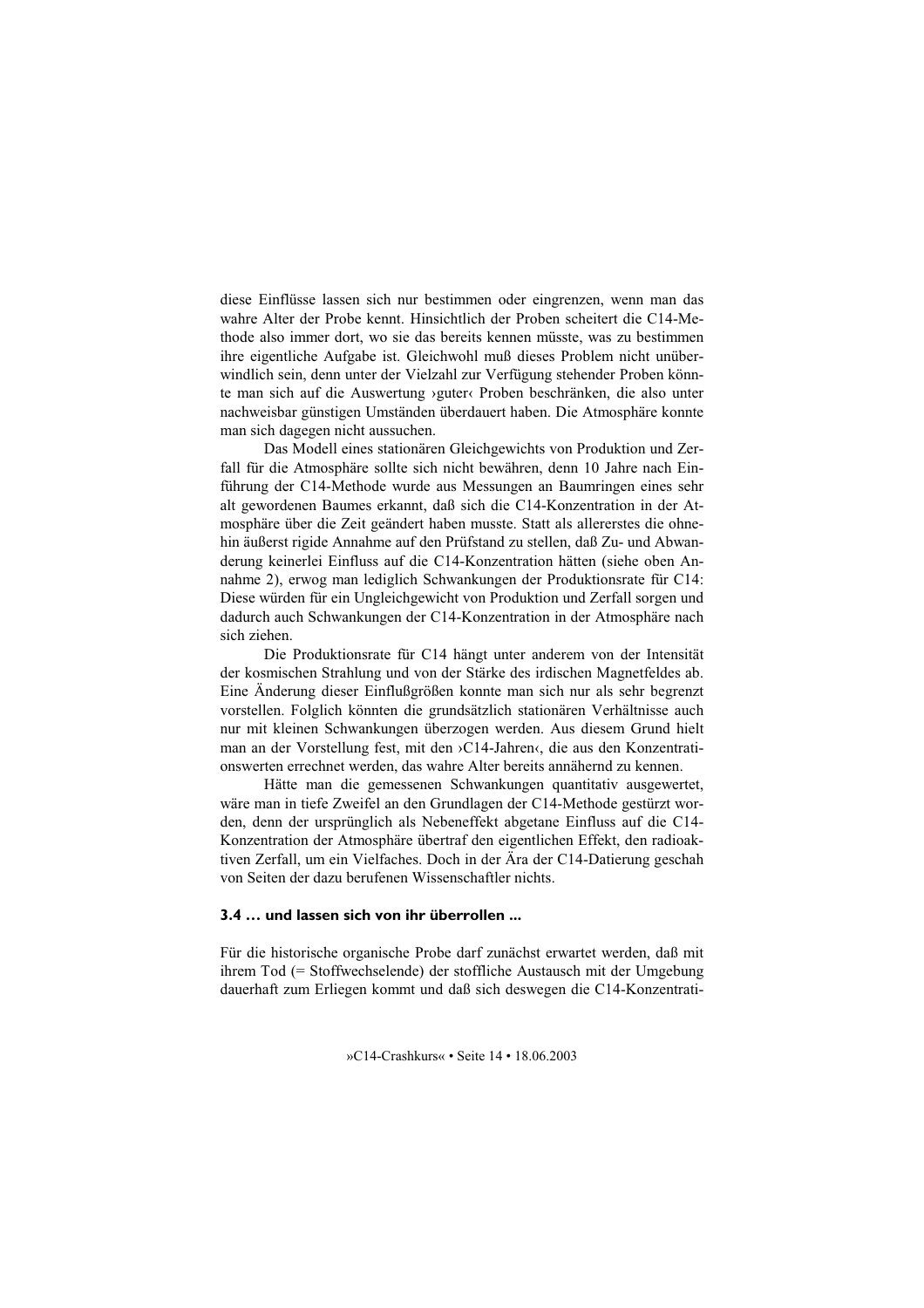## Bild 7: Mit »Cosmic Schwung« – aber blind

Das Bild links (Original gespiegelt) zeigt eine >Kalibrierkurve< aus dem Jahr 1970. Sie drückt das Ziel aus, wenigstens den langfristigen Trend der C14-Konzentration der Atmosphäre als konstant entziffern zu dürfen. Die Darstellung ist dafür gedacht, jedem >C14-Alter< einer Probe ihr >wahres< Alter zuordnen zu können – zuweilen auch mehrere Daten zuordnen zu müssen wegen der Mehrdeutigkeit der Kurve (wie hier beispielsweise bei etwa 300 > C14-Jahren <>>
c). Diese Kurve verschleiert aber die physikalische Bedeutung der einzelnen Kurvenabschnitte. Deshalb haben wir mit dem Bild rechts eine Übersetzung der Meßergebnisse vorgenommen.



»C14-Crashkurs« • Seite 15 • 18.06.2003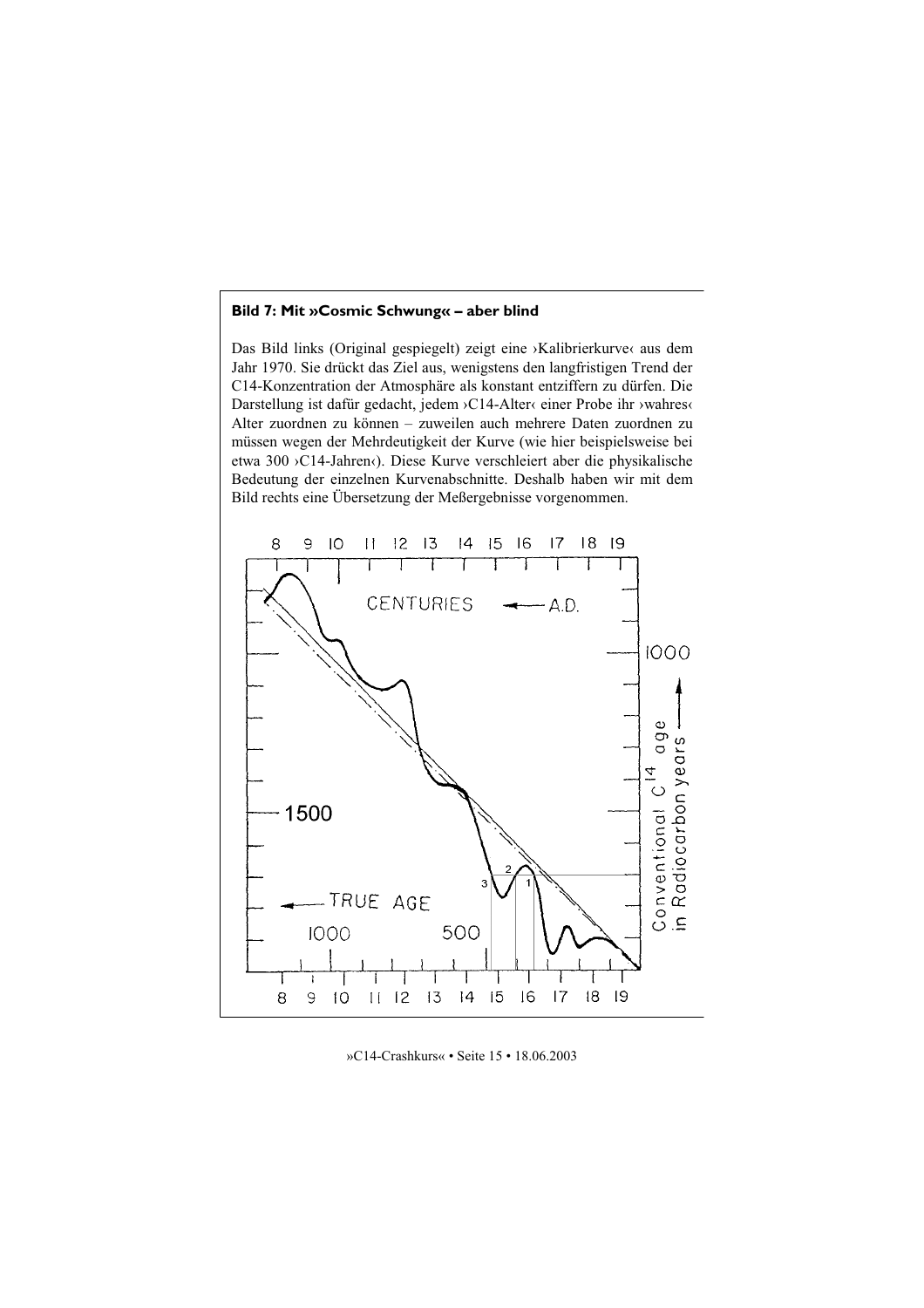Die Graphik übersetzt drei ausgewählte Abschnitte der ›Kalibrierkurve‹ in die Geschichte der C14-Konzentration der Atmosphäre (zur Problematik der Verwendung von »Kalibrierkurven« siehe Anhang II):

- >Anreicherung<br/>
: In den Abschnitten A und C steigt die Konzentration deutlich an. Dies könnte allein durch eine gestiegene C14-Produktion hervorgerufen werden.
- > Verarmung $\langle$ : Im Abschnitt B sinkt die Konzentration deutlich ab. Um die Atmosphäre so stark an C14 verarmen zu lassen, muß mehr geschehen, als daß die Produktion von C14 auf Null zurückgeht. Es müssen Diffusionsvorgänge ablaufen, bei denen die Ozeane mehr C14 als sonst aufnehmen. Das bedeutet aber, daß die C14-Geschichte der Atmosphäre generell von Diffusion bestimmt oder sogar dominiert wird. Mit der Stationaritätsannahme werden Diffusionsvorgänge ungerechtfertigterweise ausgeblendet.
- >Grenzfall<br/><: Hinzugenommen haben wir den Abschnitt B', in welchem die Konzentration genau mit der C14-Halbwertszeit abnimmt. So ein Vorgang wäre nur dann zu beobachten, wenn im Grenzfall weder Produktion noch Diffusion von C14 stattfinden oder diese sich aufheben.

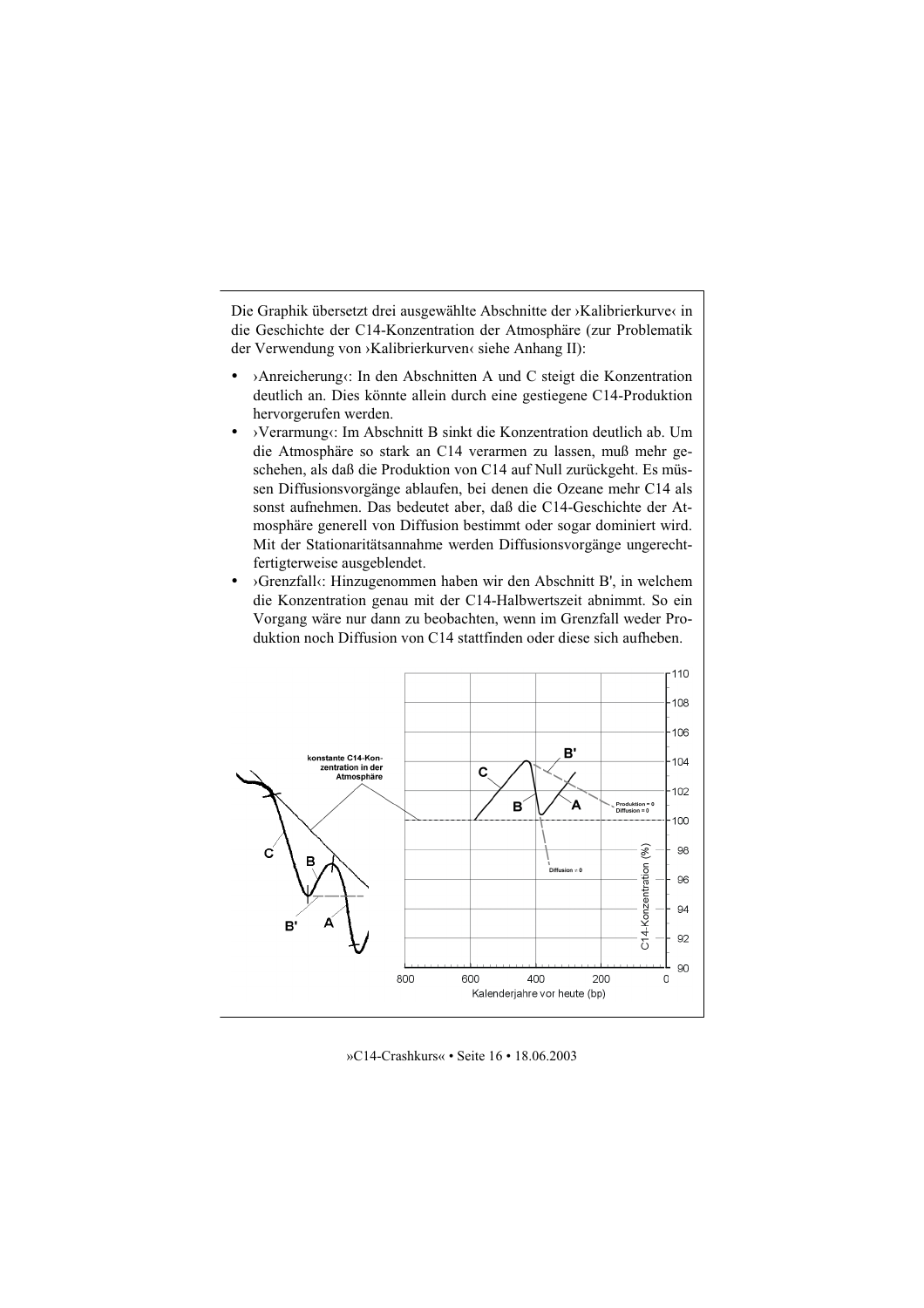on innerhalb der Probe als geschlossenem System nur noch durch radioaktiven Zerfall verringert.

Die Atmosphäre dagegen muß immer als offenes System betrachtet werden. Tatsächlich wandert ja auch der Großteil des in der Atmosphäre produzierten C14 in die Ozeane ab. Diese gewaltigen Austauschvorgänge brauchen sich nur geringfügig zu ändern, um sich ganz drastisch auf die C14-Konzentration der Atmosphäre auszuwirken. Für ein offenes System wie der irdischen Atmosphäre ist immer mit Änderungen der Austauschvorgänge statt mit gleichbleibenden Verhältnissen an seinen Grenzen zu rechnen. Gleichwohl haben die Wissenschaftler für die C14-Methode unbeirrt in Anspruch genommen, daß die C14-Konzentration der Atmosphäre keinen Einflüssen unterliegt, die über die Systemgrenzen wirken.

Diese Stationaritätsannahme hätte nur aufrechterhalten werden dürfen, wenn der Nachweis gelungen wäre, daß Zu- und Abwanderung über die Systemgrenzen einen deutlich geringeren Beitrag zur Veränderung der C14-Konzentration in der Atmosphäre leisten als die quasi-stationären Erscheinungen Produktion und Zerfall. Zu welchen Ergebnissen für das Ausmaß der Zuund Abwanderungsraten wäre man gekommen, hätte man sich dieser entscheidenden Frage gestellt?

## 3.5 ... anstatt sie zu akzeptieren

Soweit man in Anspruch nahm, die Geschichte der atmosphärischen C14-Konzentration – vor allem durch Baumringfolgen – rekonstruiert zu haben, sah man sich mit folgendem Befund konfrontiert:

- 1) In dieser Geschichte kommen immer wieder Abschnitte vor, in denen die C14-Konzentration der Atmosphäre so zunahm, daß ihre Abnahme durch radioaktiven Zerfall stark überkompensiert wurde (Bild 7, Fälle A und C, >Anreicherung<)
- 2) In dieser Geschichte kommen immer wieder auch Abschnitte vor. in denen die C14-Konzentration der Atmosphäre deutlich stärker abgenommen hatte, als durch radioaktiven Zerfall allein möglich gewesen wäre (Bild 7, Fall B,  $\rightarrow$ Verarmung $\langle$ ).

Dieser Befund hätte die Alarmglocken schrillen lassen müssen: Insbesondere die starke Abnahme (Fall B) kann nicht mehr durch radioaktiven Zerfall allein sondern nur noch durch massive Abwanderung von C14 in angrenzende Reservoire (Ozeane) erklärt werden (bzw. massive Wanderung von C12 in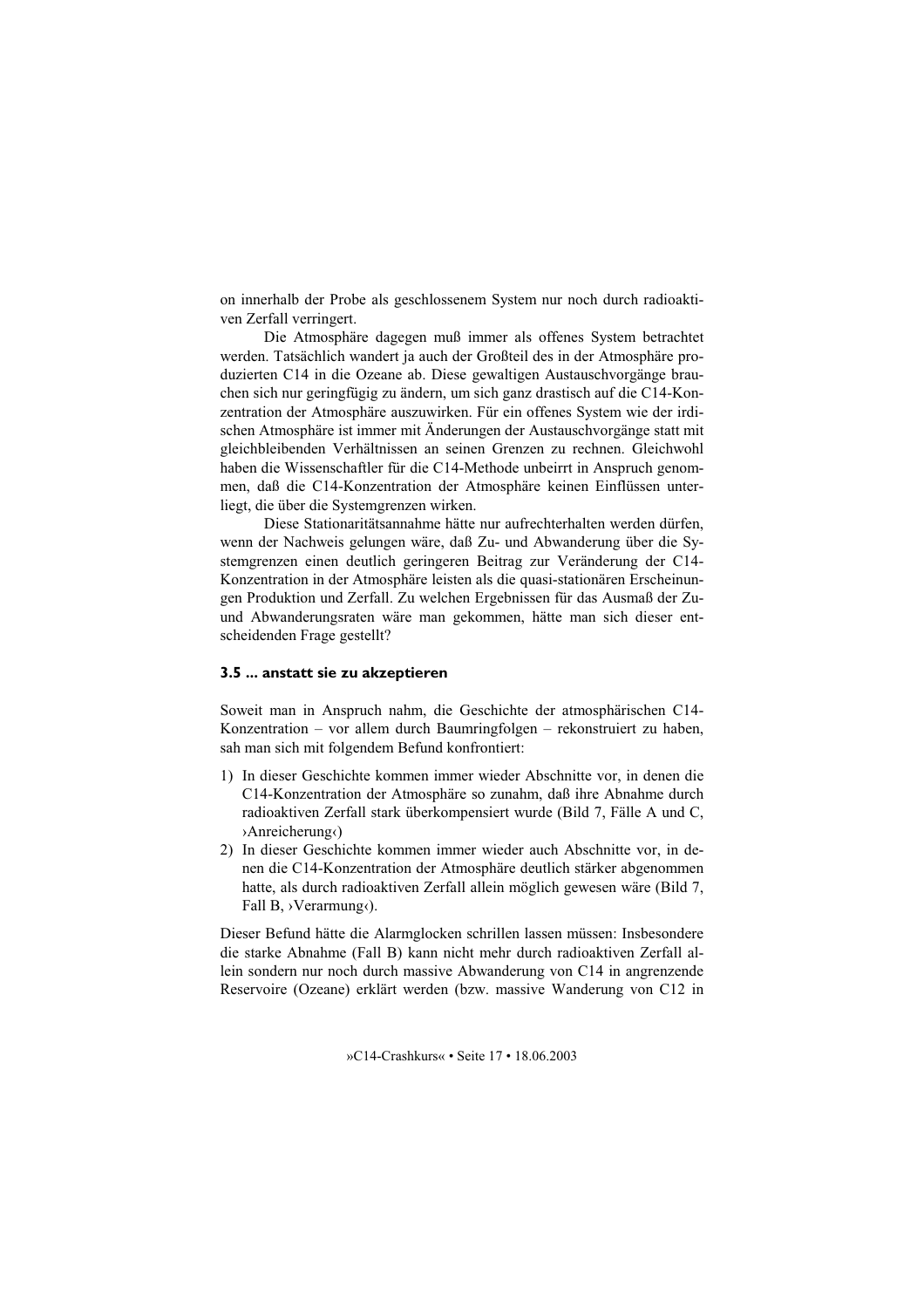die umgekehrte Richtung). Diese Evidenz hätte die bisherige Erklärung, der Effekt sei allein auf eine Verminderung der Produktion von C14 zurückzuführen, als Trugschluss offenbaren müssen.

1978 wurde erneut exemplarisch eine 250 Jahresringe umfassende Probe von einem einzelnen Baum C14-datiert, um mit seinerzeit modernster Meßtechnik endlich einmal das wahre Ausmaß der Abweichungen der C14-Konzentration in der Atmosphäre von dem konstanten Idealmaß zu erfassen. Diese Ergebnisse hätten C14- und Dendro-Wissenschaftler endgültig wachrütteln müssen: Die C14-Konzentration in der Atmosphäre änderte sich durch Zu- und durch Abwanderung bis zu 40 mal stärker als durch den radioaktiven Zerfall [328-332/360-364].

Angesichts solcher Verhältnisse hätte es sich von selbst verboten, weiterhin mit der Annahme quasi-stationärer C14-Verhältnisse in der Atmosphäre zu arbeiten. Doch leider hätte es auch bedeutet, der habhaft geglaubten Geschichte der C14-Konzentration der Atmosphäre endgültig verlustig zu gehen, die einem durch die Annahme stationärer Verhältnisse bisher wie von selbst zugewachsen war. Das mag der Grund gewesen sein, weshalb die Wissenschaftler vor solchen Überlegungen quantitativer Art zurückschreckten.

## 3.6 C14-Konzentration der Atmosphäre – eine weiterhin unbekannte Geschichte

Dieser Befund instationärer C14-Verhältnisse hat dramatische Konsequenzen für die Methode der C14-Datierung - speziell natürlich auch für die Vordatierung von Baumproben. Unter diesen Umständen darf die C14-Konzentration einer Probe nicht mehr direkt – dem bisherigen Mißbrauch entsprechend – in ein >annähernd richtiges< Absolutdatum umgerechnet werden. Denn die Grenze für die zu erwartende >Ungenauigkeit< liegt keineswegs bei den 10%, die die neuesten Kalibrierkurven<sup>2</sup> ausweisen. Diese Grenze kann, wie wir gleich sehen werden, ohne weiteres um einen Faktor 10 größer sein. Dann haben wir es nicht mehr mit >Ungenauigkeiten< zu tun, sondern bereits mit einen grundlegenden Irrtum. Um die dramatischen Konsequenzen für die C14-Datierung zu erfassen, müssen wir die möglichen Szenarien für die Geschichte der C14-Konzentration der Atmosphäre als offenem System erfassen und verstehen.

Es gibt grundsätzlich nur zwei Szenarien, die dabei zu berücksichtigen sind: Entweder die in Frage kommenden drei Ursachen für die Änderung der C14-Konzentration wirken so zusammen, daß die Atmosphäre an C14 ver-

<sup>&</sup>lt;sup>2</sup> Download unter http://depts.washington.edu/qil/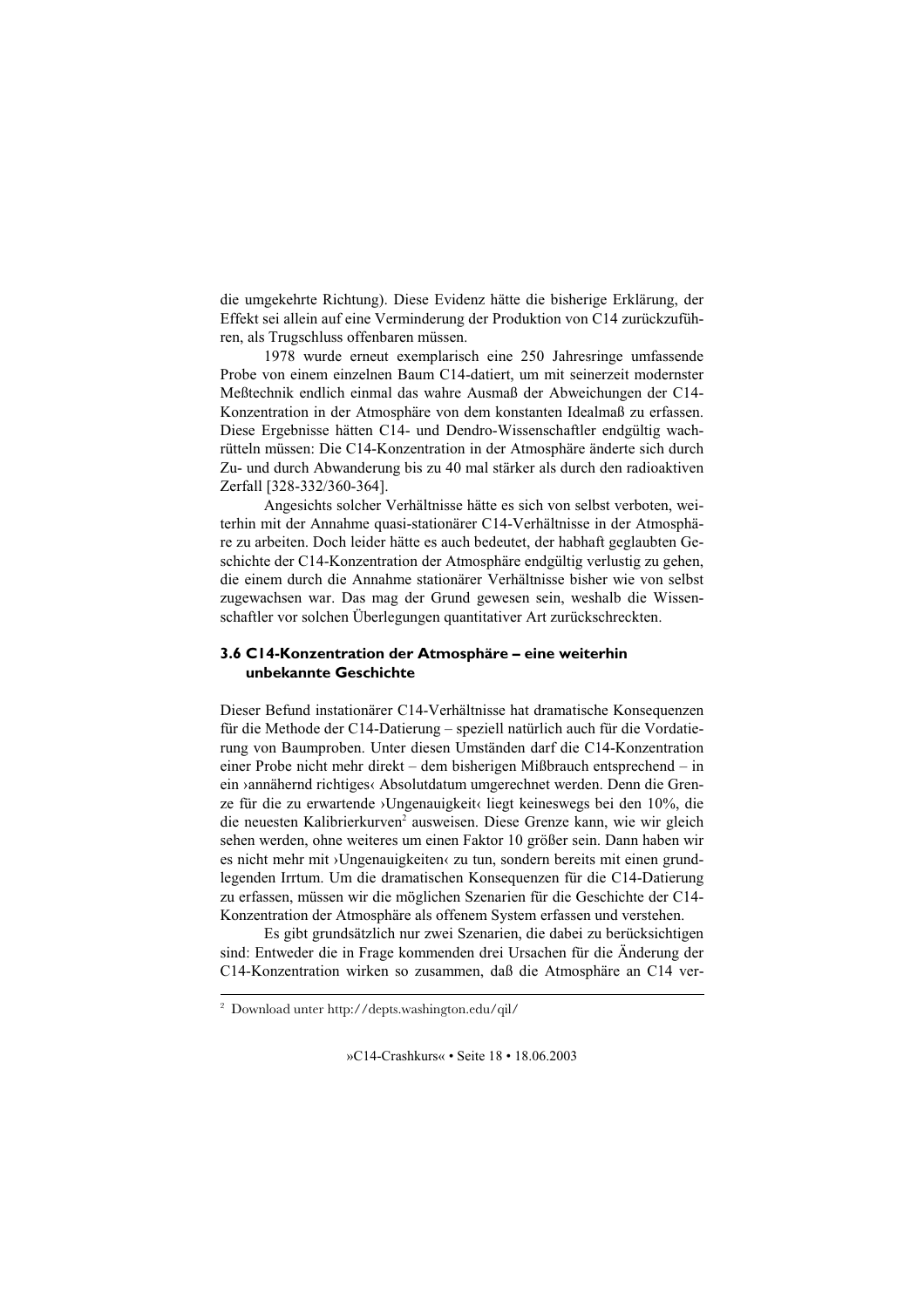## Bild 8: Mögliche Geschichten der C14-Konzentration der Atmosphäre

Für die Altersbestimmung der Probe mit der C14-Methode ist es nicht nur von entscheidender Bedeutung, daß sich die C14-Konzentration in der Probe während der Lagerzeit nur durch radioaktiven Zerfall geändert hat. Auch die Geschichte der C14-Konzentration der Atmosphäre muß lückenlos bekannt sein, um aus dem Schnittpunkt dieser beiden Geschichten das Alter der Probe zu bestimmen (Bild 4).

Das schematische Bild 8 zeigt, wie trügerisch das >C14-Alter< im Hinblick auf das wahre Alter der Probe wird, wenn sich die C14-Konzentration in der Atmosphäre mit einem bestimmten Trend ändert. Reichert sich die Atmosphäre mit C14 an (1-3), dann täuscht das >C14-Alter‹ ein zu hohes Alter vor, verarmt die Atmosphäre dagegen an C14 (4-6), dann täuscht das >C14-Alter‹ ein zu niedriges Alter vor. Diese Bandbreite an Möglichkeiten muß solange in Rechnung gestellt werden, wie die wahre C14-Geschichte der Atmosphäre unbekannt ist. Sie unter der Annahme zu rekonstruieren, es habe weitgehend stationäre Verhältnisse geherrscht, ist voreilig gewesen und kann unsere Vorstellungen über die zeitliche Dauer des Postglazials völlig in die Irre geleitet haben.



»C14-Crashkurs« • Seite 19 • 18.06.2003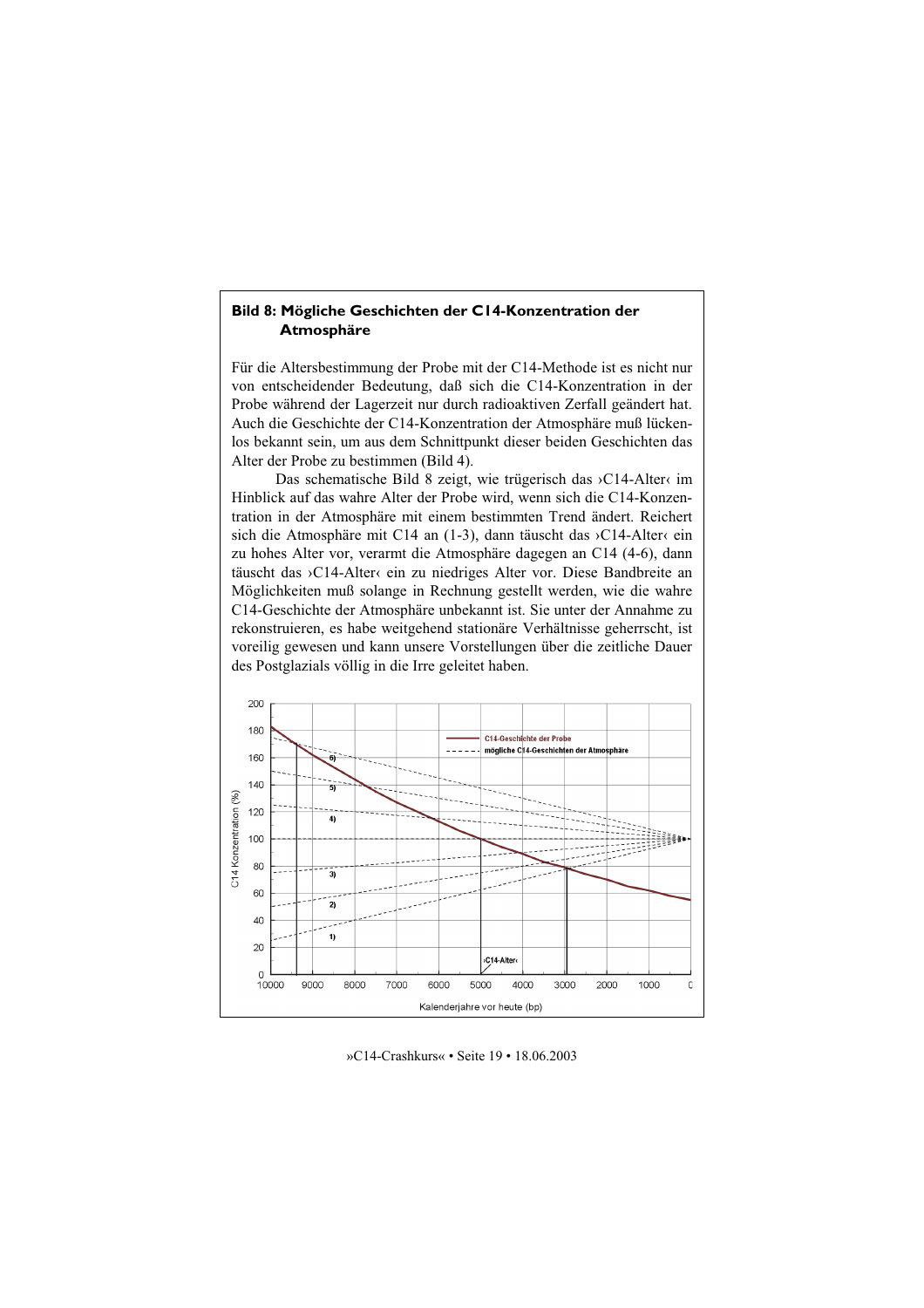armt, oder sie wirken so zusammen, daß die Atmosphäre sich mit C14 anrei $charf$ 

- 1) >C14-Verarmung<br/>c: Die C14-Konzentration der Atmosphäre sinkt permanent, wenn die Abnahme durch Zerfall und Wanderung dauerhaft größer ist als die Zunahme durch C14-Produktion.
- 2) >C14-Anreicherung<br/>c: Die C14-Konzentration der Atmosphäre steigt permanent, wenn die Zunahme durch C14-Produktion dauerhaft größer ist als die Abnahme durch Zerfall und Wanderung.

Auf die Frage, ob und in welchem zeitlichen Abstand sich diese beiden Phasen eventuell abwechseln, gehen wir in Kapitel 3.8 ein. Die Zunahme durch C14-Produktion und die Abnahme durch Zerfall und Wanderung sind im Prinzip nur dann gleich, wenn eines der beiden Szenarien in das andere übergeht. Ein solcher Übergangsmoment hat mit der Annahme dauerhafter stationärer Verhältnissen natürlich nichts zu tun.

In Bild 8 sind die beiden Szenarien in jeweils drei unterschiedlich starken Ausprägungen einschließlich des Übergangszustandes schematisch dargestellt. Das C14-Alter einer Probe wird demnach essentiell davon bestimmt. welches der beiden Szenarien für die C14-Konzentration in der Atmosphäre in welchem Ausmaß tatsächlich vorgeherrscht hat:

- 1) Konsequenzen für die konventionelle Datierung bei >C14-Verarmung‹: Je mehr die Abnahme überwogen hat (Kurven 4, 5 und 6 in Bild 8), desto geringer wird das errechnete >C14-Alter und täuscht dadurch ein zu niedriges Alter vor.
- 2) Konsequenzen für die konventionelle Datierung bei >C14-Anreicherung< Je mehr die Zunahme überwogen hat (Kurven 1, 2 und 3 in Bild 8), desto ∢greisenhafter< wird das errechnete >C14-Alter< und täuscht dadurch ein zu hohes Alter vor

Je nach Szenario liegt das >C14-Alter< der Probe in diesem schematischen Beispiel um einen Faktor von ungefähr 2 zu hoch bzw. zu niedrig. Das bedeutet, daß die >C14-Uhr‹ doppelt so schnell bzw. halb so schnell läuft wie unsere Alltagsuhr. Wer wollte es wagen, angesichts einer solchen Bandbreite das sogenannte > C14-Alter< weiterhin als Quasi-Absolutalter anzusprechen? Wir zeigen jetzt, daß – nach dem Schema »kleine Ursache, große Wirkung« – bereits eine kleine Änderung in den Randbedingungen die Geschwindigkeit der >C14-Uhr< so stark verändert, daß unsere C14-bestimmte Chronologie revolutioniert würde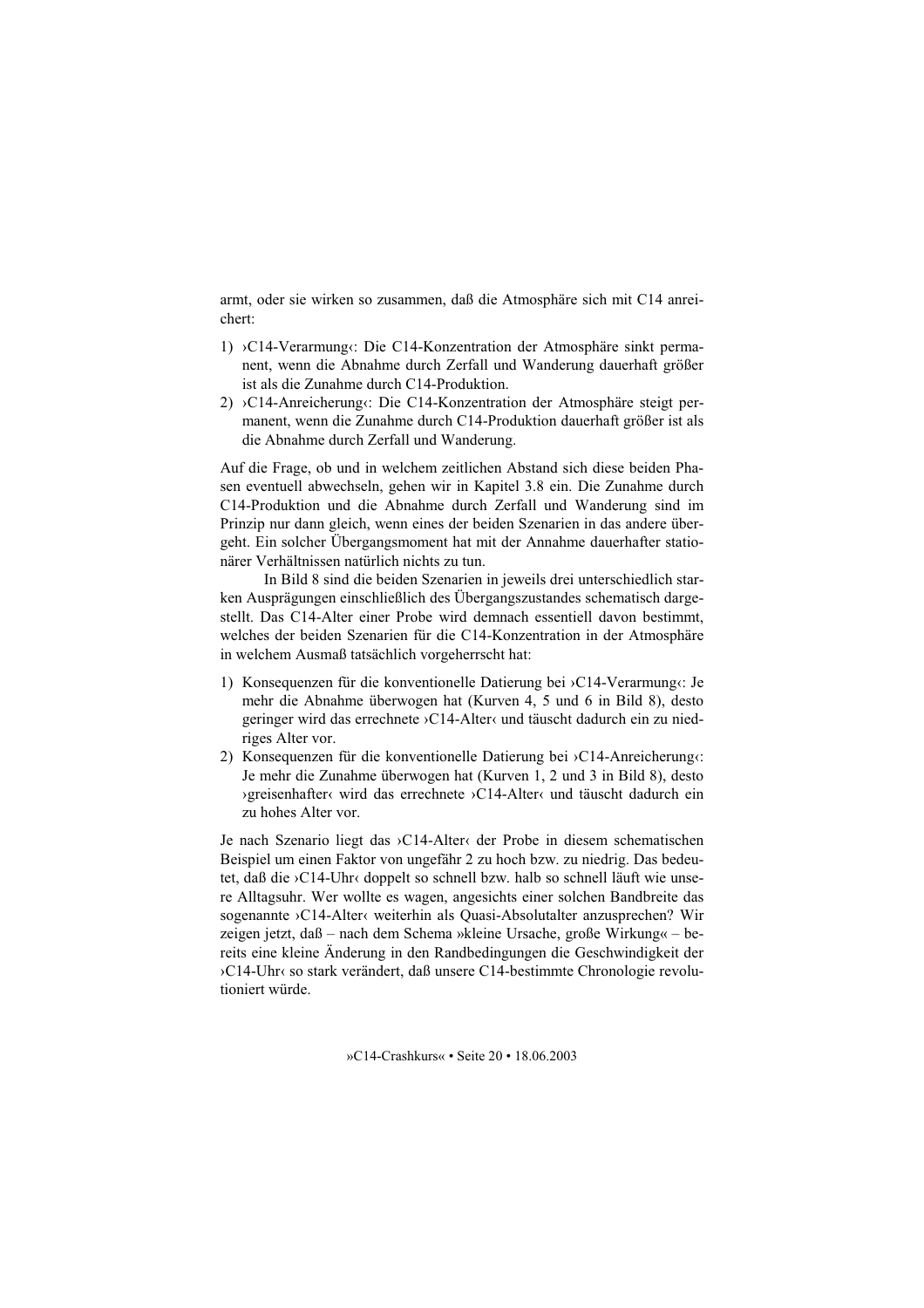## 3.7 Die Geschwindigkeit der C14-Uhr ist nicht an unsere **Alltags-Uhr gekoppelt**

Welche quantitativen Verhältnisse liegen vor, wenn die C14-Uhr beispielsweise nur doppelt so schnell liefe wie bisher angenommen? Eine schneller laufende C14-Uhr bedeutet, daß sich Zunahme und Abnahme nicht die Waage halten, sondern die Zunahme dauerhaft um ein gewisses Maß überwiegt. Um die C14-Uhr über beispielsweise 1.000 Kalenderjahre um den Faktor 2 schneller laufen zu lassen als unsere Alltags-Uhr, müsste sich die Atmosphäre in diesem Zeitraum um 12% mit C14 anreichern – Jahrhundert für Jahrhundert also um gut  $1\%$ .

Einen solchen Anreicherungseffekt könnte man nur entdecken, wenn aus diesem Zeitraum entsprechend sicher datierte historische Proben zur Verfügung stehen. Mit den Baumringchronologien kann ein solcher Effekt nicht mehr entdeckt werden, weil die Holzproben mit C14 vordatiert wurden in dem Glauben, daß C14- und Alltags-Uhr annähernd gleich schnell laufen. Das bedeutet aber auch, daß die Baumringchronologien ganz erheblich zu lang oder zu kurz sein können. Mit anderen Worten, über die Länge der geschichtlichen und vorgeschichtlichen Zeit können sie uns nichts aussagen. Im Anhang beleuchten wir diejenige Vorgehensweise bei der Erstellung von Baumringchronologien, durch die sich dieser Fehler einschleichen musste.

Die Rekonstruktion der Geschichte der C14-Konzentration in der Atmosphäre im allgemeinen und der Nachweis jenes Anreicherungseffektes im besonderen ist problematisch genug. Dasselbe für die Ozeane vorzunehmen sogar unmöglich: So entspricht der Anreicherung der Atmosphäre um 12% über die besagten 1000 Kalenderjahre die >Verarmung der Ozeane um ca. 2‰ (i.W.: zwei Promille) seines Bestandes an C14 [380, 348].

## 3.8 Mögliche Tendenzen für die C14-Konzentration der Atmosphäre im Holozän

Auch aus konventioneller Sicht hätte insbesondere die C14-Geschichte des Spätglazials daraufhin geprüft werden müssen, ob sie als eine Phase der C14-Verarmung oder als eine Phase der C14-Anreicherung der Atmosphäre interpretiert werden muss. Als eine Möglichkeit beschreiben wir die Abfolge einer >C14-Verarmung< im Spätglazial und einer >C14-Anreicherung< im Postglazial bzw. Holozän: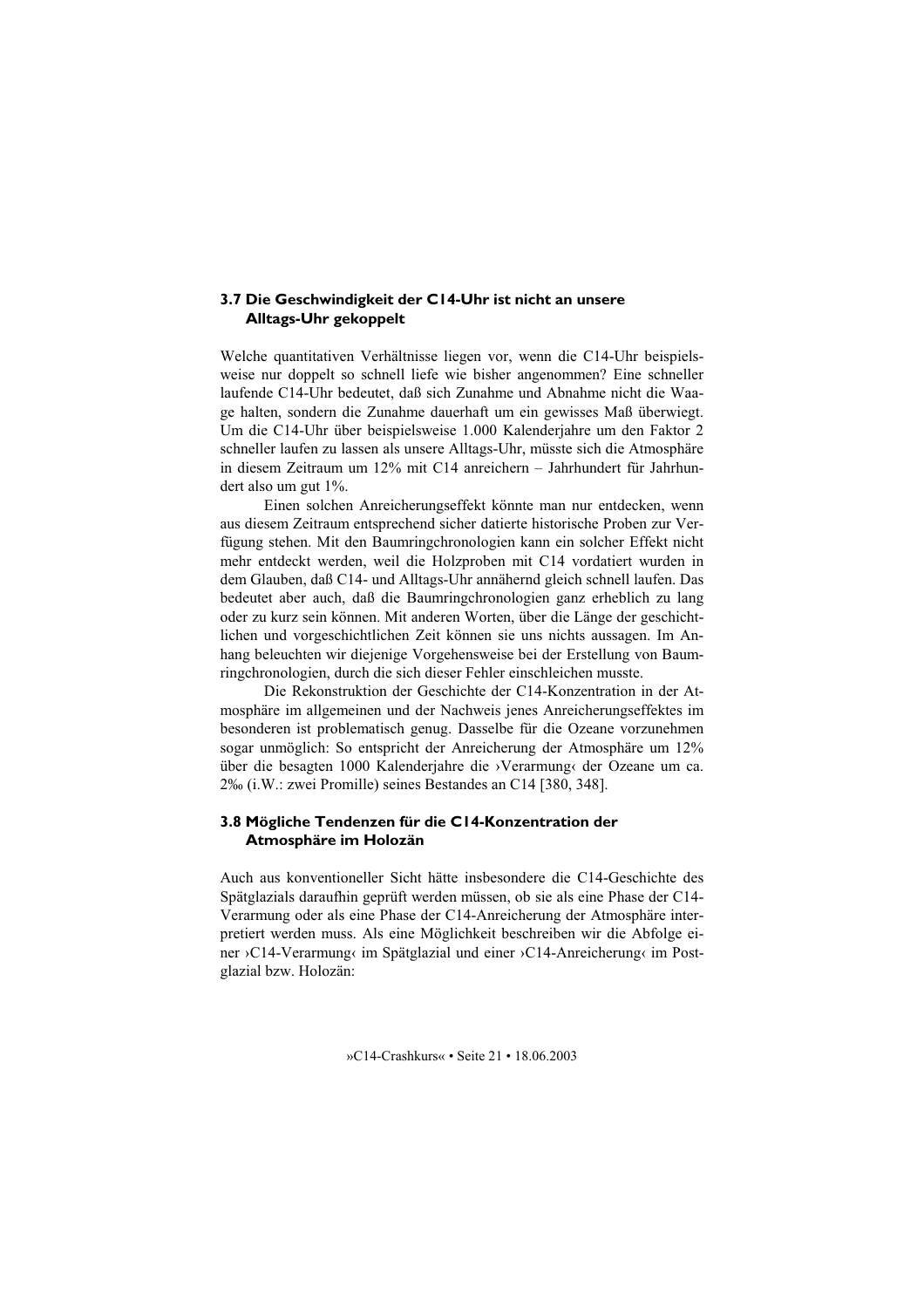- >C14-Verarmung< im Spätglazial: Massives Abschmelzen >fossilen< und damit C14-freien Gletscherwassers hätte dazu führen können, daß die Atmosphäre an C14 verarmt, weil ihr C14 vermehrt in die geschmolzenen C14-armen Wässer diffundieren müsste. Das entspräche dem Szenario 1 für das Spätglazial – die >C14-Verarmung‹. Bei den damit einhergehenden Änderungen in den Ozeanströmungen wäre zu prüfen, ob verstärkt >fossiles Tiefenwasser an die Oberfläche kommen würde, die diesen Effekt noch verstärken würden
- >C14-Anreicherung< im Postglazial bzw. Holozän: In dem darauf folgenden Holozän hätte es zu einer entsprechenden Erholung des C14-Haushalts der Atmosphäre kommen müssen, weil die Rate der C14-Abwanderung in die Ozeane langsam wieder auf ein früheres Maß gesunken und die C14-Konzentration der Atmosphäre damit wieder gestiegen wäre. Das entspräche dem Szenario 2 für das Holozän – die >C14-Anreicherung‹.

Nicht einmal ansatzweise ist etwas derartiges in der C14-Kalibrierkurve zu erkennen, die ja die Geschichte der C14-Konzentration der Atmosphäre wenn auch in verschlüsselter Form – widerspiegelt: Die Kurve geht mit einer Tendenz, die quais-stationäre Verhältnisse bedeutet, »stur« durch diese Phase des Umbruchs hindurch. Diskussionen darüber ersticken im Kein, weil das chronologische Gerüst des Holozäns als zu gut bestätigt gilt [382, 347].

In einem früheren Artikel für >Zeitensprünge‹ [1998/4] haben wir ein alternatives Szenario entworfen, wie der Ungleichgewichtszustand, dessen Rückbildung sich für das Holozän abzeichnet, auch durch den Einschlag eines Himmelskörpers in einen der Ozeane hervorgerufen worden sein könnte. Denn auch dadurch werden die Ozeanströmungen gestört, so daß an die Oberfläche geratenes »fossiles« Tiefenwasser über längere Zeit das C14 in erhöhtem Maße absorbiert, so daß die Atmosphäre zeitweise an C14 verarmen muß, um sich danach wieder einem früheren Zustand anzunähern.

## 4. Zusammenfassung

Es ist möglich, daß ein C14-Ungleichgewicht in der Atmosphäre den bisher geglaubten Radiokarbonkalender um einen ganz erheblichen Faktor staucht oder streckt. Dabei geht es nicht um 10%, wie bisher >rekonstruiert<, sondern um eine Größenordnung mehr. Mit dieser Möglichkeit bewegen wir uns in dem Rahmen, den die kritische Chronologie auf unterschiedlichen Ebenen als realistisch für das Holozän erkannt hat. Es geht mindestens um eine Halbie-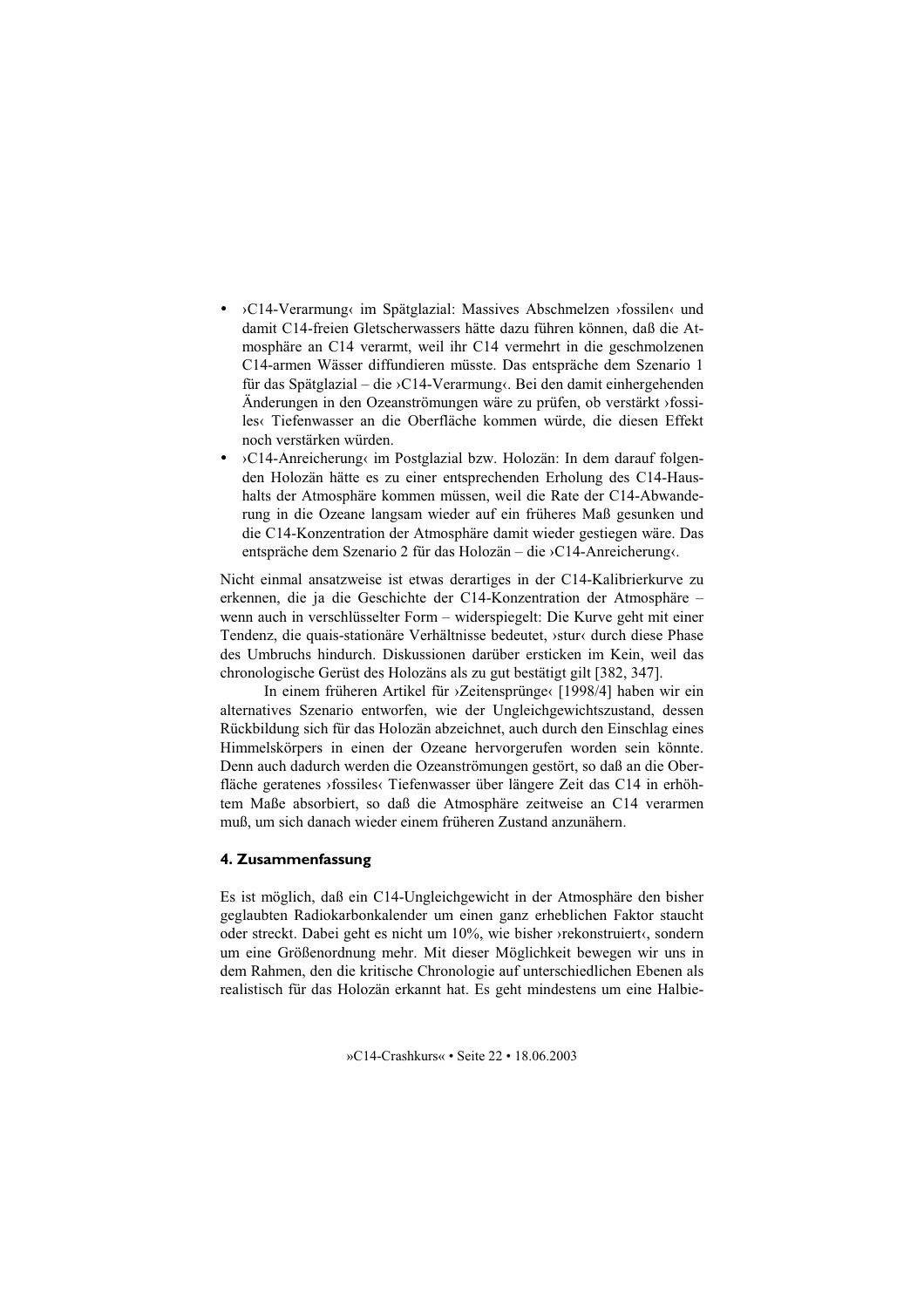## Bild 9: Zwei schwimmende Baumringchronologien

Im rechten Diagramm [Kaiser 1993, 37] sind Meßdaten einer ca. 375 Kalenderiahre umfassenden, aus 6 archäologisch zusammengehörigen Föhren bestehenden Baumringchronologie als >C14-Jahre<br/>
daufgeführt. Im linken Diagramm [Kaiser 1993, 36] sind die >C14-Jahre< einer weiteren Baumringchronologie eingetragen, die aus 4 archäologisch zusammengehörigen Föhren erstellt wurde und ca. 670 Kalenderjahre umfasst.

Das Beispiel zeigt, wie mißverständlich die Verwendung von >C14-Jahren<br/>
verden kann, denn die beiden Ausgleichsgeraden zeigen an, daß jeweils über 50% mehr >C14-Jahre< als Kalenderjahre verstrichen sind. Hätte dieser Trend über die gesamte Lagerzeit der Föhren angehalten, dann betrüge ihr wahres Alter nur 2/3 des radiometrischen Alters. Und alle radiometrisch jüngeren Baumproben wären auch nur über einen 2/3 so langen Zeitraum zu verteilen gewesen. In den Bildern 8 und 9 offenbart sich das ganze Ausmaß der Tragödie, falls nach der Faustformel »1 C14-Jahr = 1 Kalenderjahr« vordatiert worden ist.



»C14-Crashkurs« • Seite 23 • 18.06.2003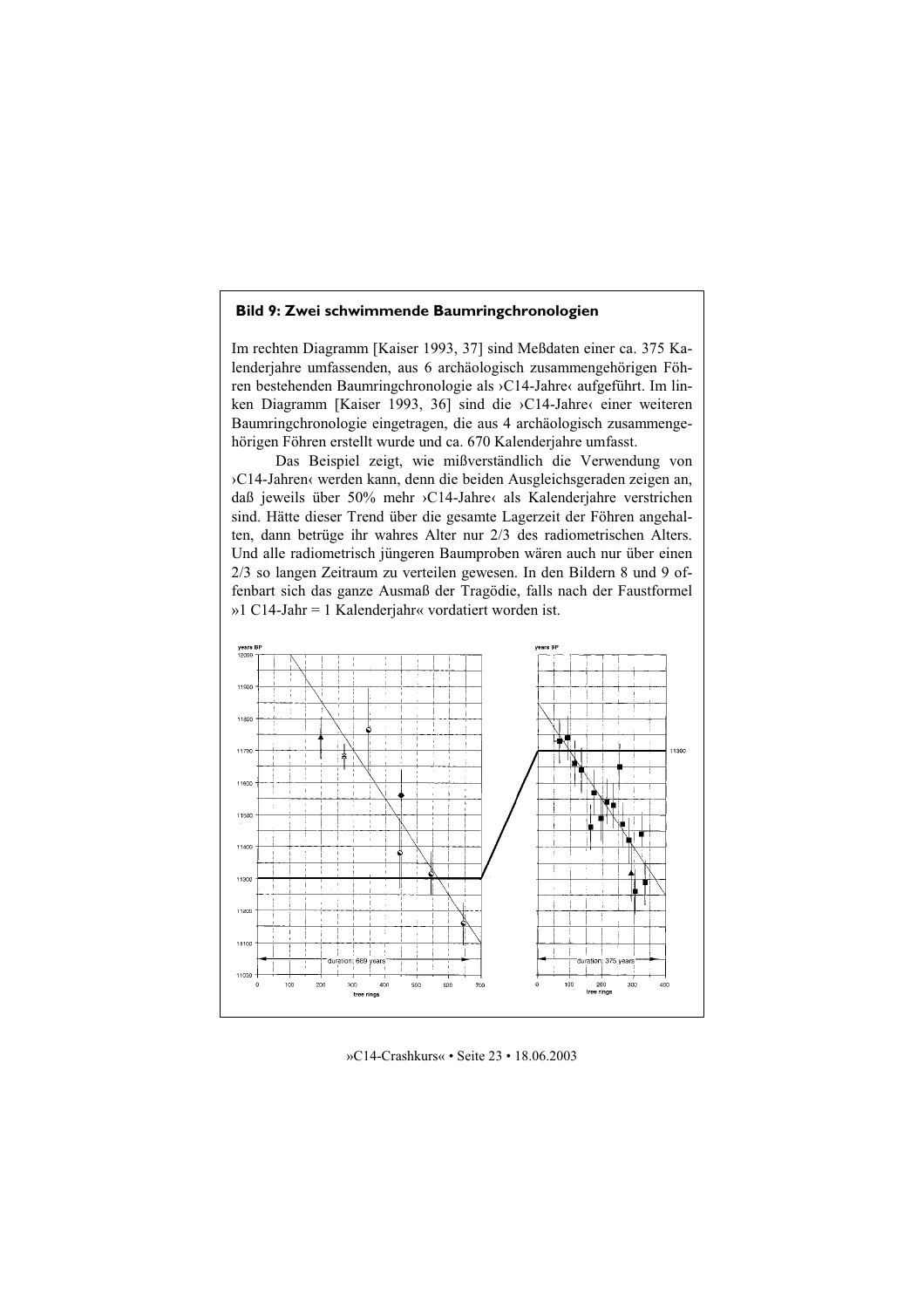rung wenn nicht sogar um eine Drittelung oder Viertelung des bisher für richtig erachteten zeitlichen Rahmens von 10.000 Jahren.

Daß sich dies in den Baumringchronologien nicht widerspiegelt, hat einen so einfachen wie auch ärgerlichen Grund: Welche Annahmen auch immer über die Geschichte der C14-Konzentration getroffen werden, genau diese Geschichte wird von denienigen Baumringchronologien rekapituliert, die unter Rückgriff auf entsprechende C14-Vordatierungen erstellt worden sind. Man erkennt also:

- Jede der beiden Datierungsmethoden hat einen auch sich selbst nicht behebbaren Defekt: Chronologische Aussagen werden nur durch chronologische Hilfestellung von außen möglich.
- Die gegenseitige chronologische Hilfestellung stellt einen Zirkelschluß dar, der sämtlich dendro- und radiochronologischen Aussagen entwertet.

Was die Chronologie des Holzäns angeht, wären damit alle Historiker wieder an die >Zeichenbretter<br/> zurückverwiesen – dort, wo sich die >Chronologiekritiker« seit Jahrzehnten um eine saubere Chronologie des Holozäns bemühen.

## Anhang I: Wie sich die Dendrochronologie unbesehen ins Abseits synchronisiert hat

In »C14-Crash« haben wir Meßergebnisse an einem neuseeländischen Kauri-Baum als eines von mehreren Beispielen für eine mögliche C14-Anreicherung der Atmosphäre angeführt. C14-Anreicherung bedeutet, daß konventionell C14-datierte Proben tatsächlich viel jünger sind. Hier zeigen wir an einem Beispiel C14-datierter Baumproben, wie – entgegen jeder Evidenz – unbeirrt an unzutreffenden Vorstellungen festgehalten wird und wie dadurch systematische Fehler in eine Baumringchronologie eingehen müssen [Kaiser 1993].

Das Bild 9 zeigt im rechten Diagramm C14-Daten einer ca. 375 Kalenderjahre umfassenden Baumringchronologie, die aus 6 archäologisch zusammengehörigen Föhren erstellt wurde. Im linken Diagramm sind C14-Daten einer weiteren Baumringchronologie eingetragen, die aus 4 archäologisch zusammengehörigen Föhren erstellt wurde und ca. 670 Kalenderjahre umfasst. Die Jahresmarken für den Wert 11.300 C14-Jahre sind in beiden Diagrammen als horizontale Linien hervorgehoben und durch eine Hilflinie miteinander verbunden worden. Dadurch unterstellen wir im folgenden, daß gleiche C14-Aktivität auch gleiches Absolutalter bedeutet, was auch als >Si-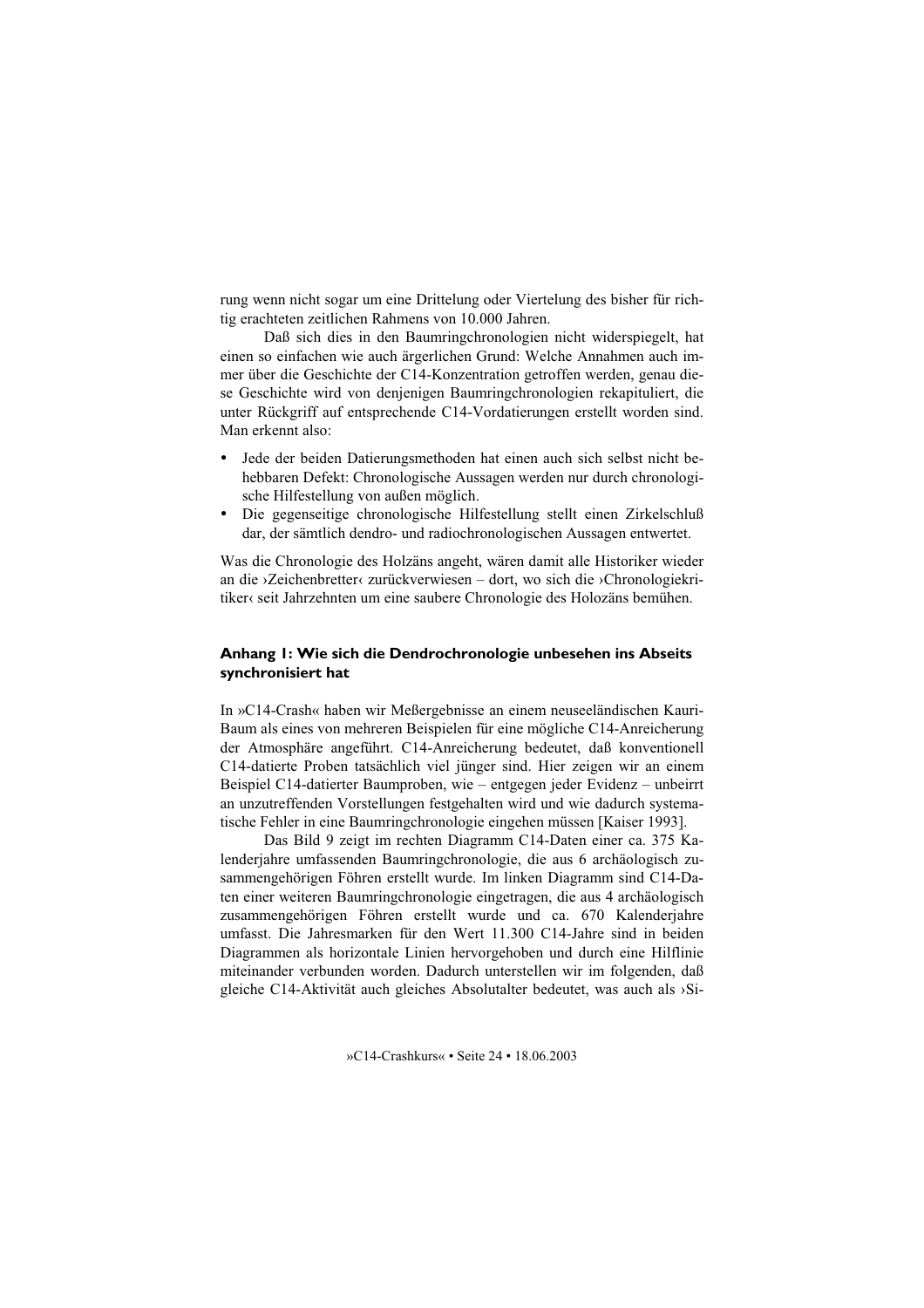## Bild 10: Methodisch korrekte radiometrische Synchronisierung

Eine radiometrische Synchronisierung der beiden Baumringchronologien aus Bild 9 ist angezeigt, weil sie a) einen vergleichbaren Trend im Verlauf der C14Konzentration ausweisen und weil sie sich b) radiometrisch überschneiden. Die Synchronisierung geschieht durch Übereinanderlegen von Ausgleichsgeraden und C14-Skalen, was in diesem Fall zu einer >physischen<br/> Überlappung der beiden Baumringchronologien in einem Bereich von ca. 200 Kalenderjahren führt. Im Rahmen der Unsicherheit dieser radiometrischen Synchronisierung wäre jetzt nach einer >Verzahnung‹ zu suchen, bei der die beiden Chronologien auch nach dendrochronologischen Vergleichskriterien synchron laufen. Welche dendrochronologische Katastrophe sich vollzieht, wenn der ausgewiesene Trend der Daten einfach negiert wird, zeigt Bild 11.

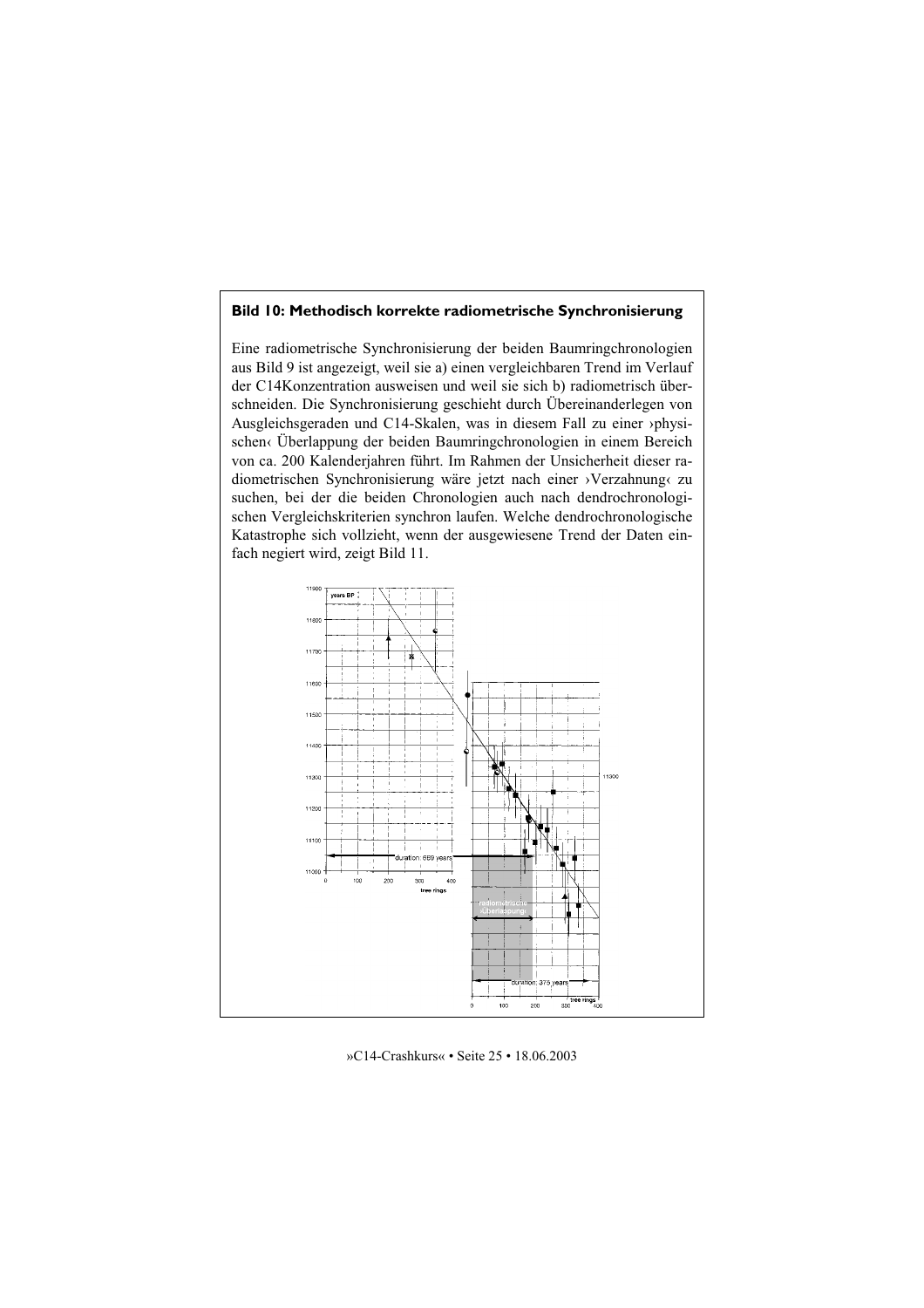multanitätsprinzip« bezeichnet wird. Es stellt eine starke Annahme dar, denn es schließt insbesondere Kontaminationen und lokale Unterschiede in der C14-Aktivität der Atmosphäre aus.

In die Graphik wurden nicht die gemessenen C14-Konzentrationswerte eingetragen, sondern das jeweilige sogenannte >C14-Jahr‹, dasjenige >Alter‹ also, welches sich unter Annahme stationärer Verhältnisse aus der C14-Konzentration errechnet. Diese >Altersangaben< verwirren mehr als das sie nützen. denn es ist evident, daß die C14-Konzentration nicht konstant gewesen ist: Für die rechte Baumringchronologie kann beispielsweise abgelesen werden, daß auf meßtechnisch erfasste 250 Kalenderjahre der Baumringchronologie eben nicht 250 > C14-Jahre<br/> kommen, sondern rund 50% mehr. Das ergibt sich insbesondere, wenn man die Ausgleichsgerade zu Rate zieht, die von uns nach Augenschein zugefügt wurde. Für die linke Chronologie kann eine ganz ähnliche Betrachtung angestellt werden, wobei hier deutlich weniger Meßwerte vorliegen und deshalb die Lage der Ausgleichsgeraden weniger evident ist.

Wegen der radiometrischen Überlappung der beiden Baumringchronologien – es gibt einen Bereich, in dem bei beiden Chronologien jeweils die gleiche C14-Konzentration gemessen wird – können die beiden Ausgleichsgeraden übereinander gelegt werden (Bild 10). Dadurch kommt es zu einer Überlappung in den Baumringen von knapp 200 Kalenderjahren. Nun wäre es methodisch angemessen zu prüfen, ob die beiden Chronologien in dieser Konstellation in einer bestimmten Verzahnung auch nach dendrochronologischen Vergleichskriterien synchron laufen.

Der Autor der Veröffentlichung, der wir diese beiden Chronologien entnommen haben, hat sich von der Stationaritätsannahme nicht lösen können und deshalb die Graphiken mit 45°-Geraden versehen. Damit ging er von der Annahme »Ein C14-Jahr gleich ein Kalenderjahr« aus. Doch in beiden Bildern ist es sehr unwahrscheinlich, daß ausgerechnet die 45°-Gerade die Tendenz der Meßwerte richtig wieder gibt. Es besteht also eine erhöhte Gefahr, daß die beiden Chronologien falsch verzahnt werden, wenn man die entsprechende radiometrische Synchronisierung vornimmt (Bild 11). Und so wird sich zwangsläufig das einschleichen, was man am meisten verhindern möchte: eine trügerische >Zufallslage<, die dann die ganze Baumringchronologie verdirbt.

Jede dendrochronologische Verzahnung, die die tatsächlichen Trends ignoriert und stattdessen an der radiometrischen Synchronisierung mittels der 45°-Steigung festhält, wird diese trügerischen Zufallslagen erzeugen. Daran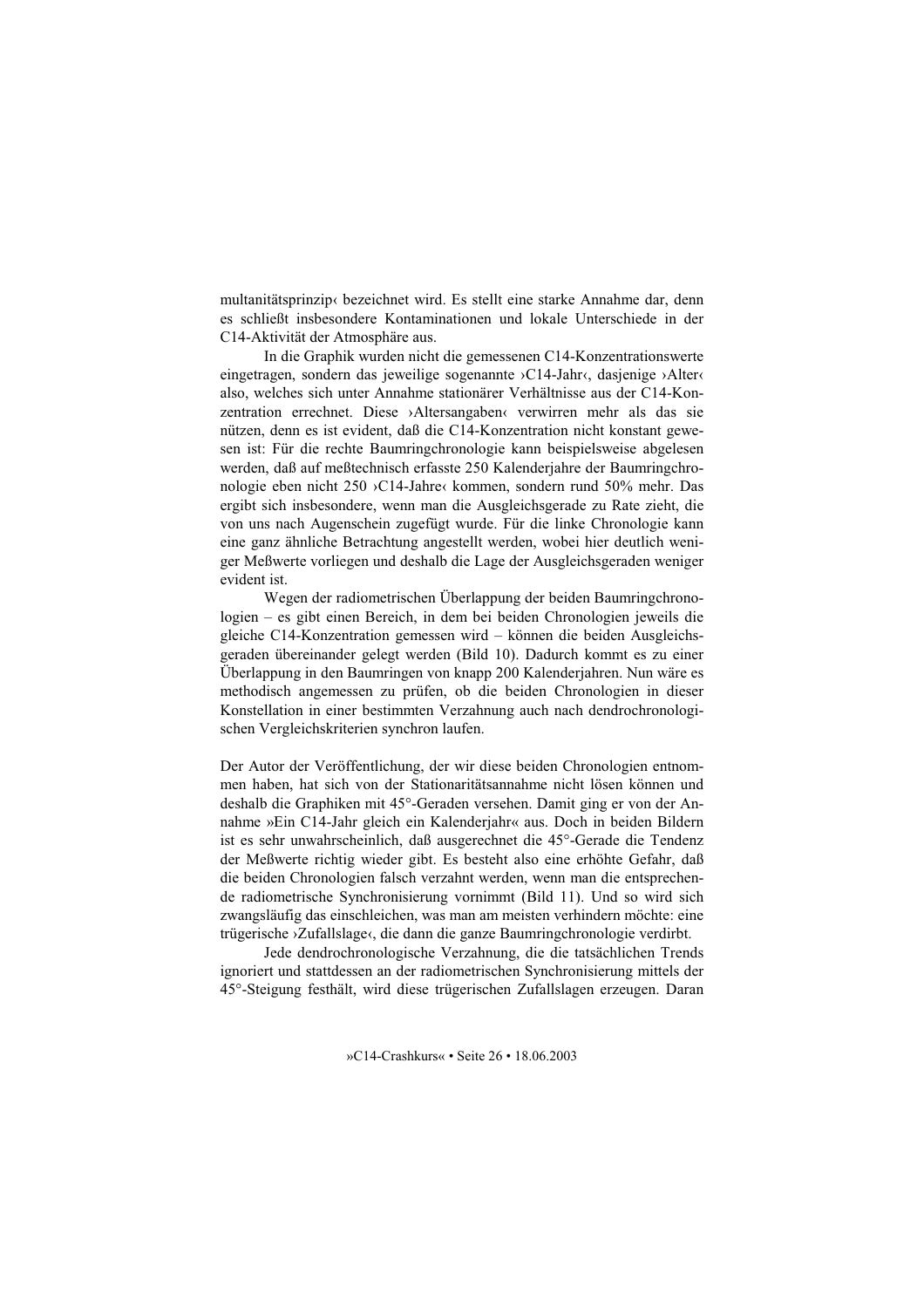## Bild II: Methodisch unzureichende radiometrische Synchronisierung

Nötigt man den C14-Daten eine 45°-Gerade auf, dann kommt es zu einer gänzlich anderen radiometrischen Synchronisierung und damit auch zu einer gänzlich anderen dendrochronologischen Überlappung, die hier statt ca. 200 Kalenderjahren nur ca. 50 Kalenderjahre beträgt (was in diesem Fall die Synchronisierung nach dendrochronologischen Vergleichskriterien ohnehin problematisch machen würde). Zwingt man den Teilchronologien generell falsche radiometrische Synchronisierungen auf, dann landet man am Ende bei einer Chronologie, die nur eines verläßlich widergibt: Dasjenige Vorurteil über die Geschichte der C14-Konzentration der Atmosphäre, mit dem man an die Lösung der Aufgabe herangetreten ist.

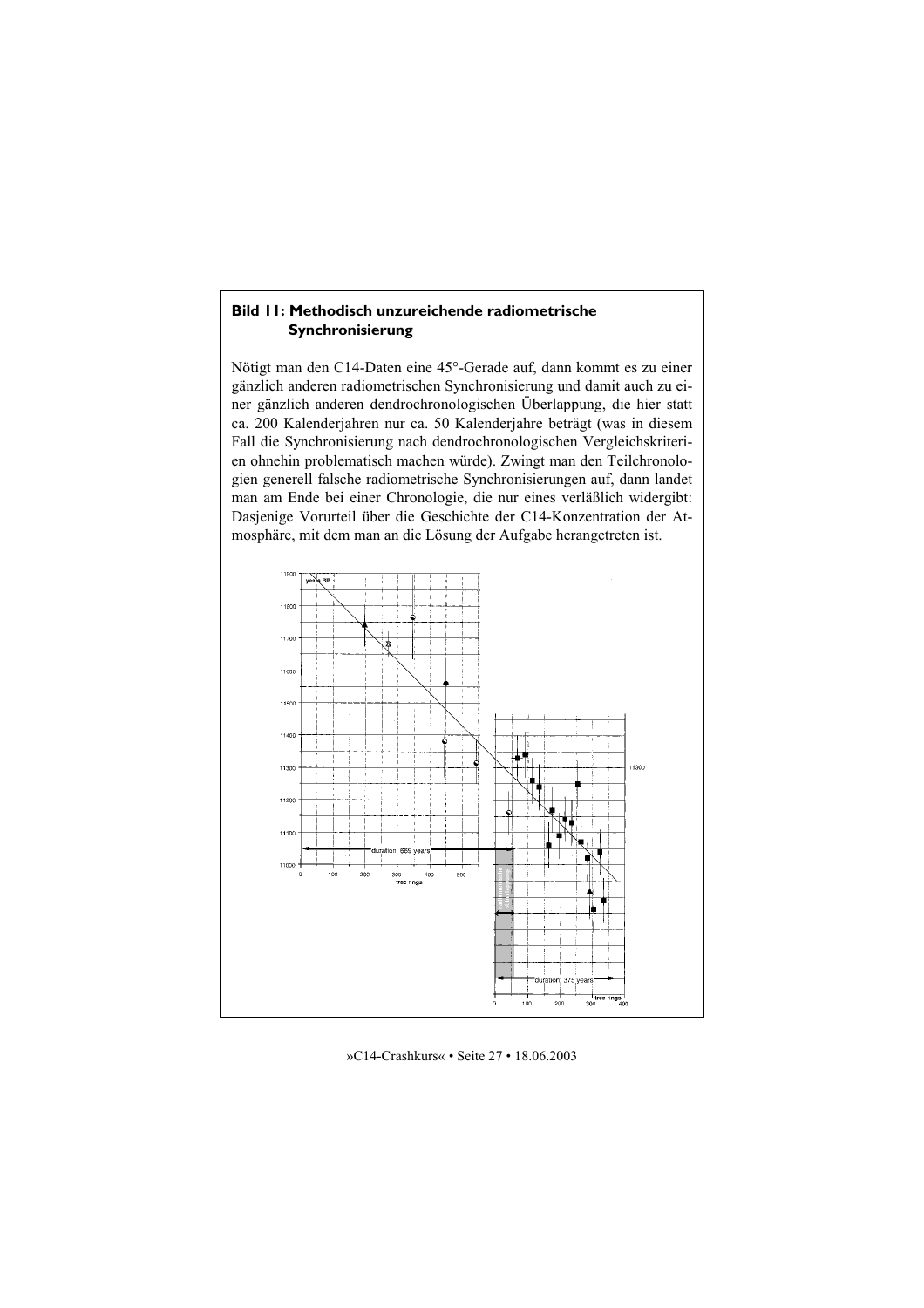kann auch das Argument nichts ändern, unabhängig voneinander erstellte Baumringchronologien würden an bestimmten Stellen nach dendrochronologischen Gesichtspunkten signifikant korrelieren und diese somit nach immanenten Kriterien bestätigen. Solange beide Chronologien auf derselben C14-Konstruktionsvorschrift basieren, werden solche Korrelationen zwangsläufig auftreten, ohne in irgendeiner Weise beweisen zu können, daß die Chronologien stimmen. Alle längeren Baumringchronologien beruhen auf herkömmlichen C14-Vordatierungen, die die Hinweise auf instationäre Trends in den C<sub>14</sub>-Daten ignoriert haben.

Wir weisen daraufhin, daß dermaßen verzerrende Anpassungen der Kurven – nämlich an sich viel steilerer Kurven an die 45°-Steigung – automatisch zu den vielbeschworenen »wiggle« führen, die Phasen der C14-Verarmung der Atmosphäre [104, 102] vortäuschen oder auch künstliche >C14-Plateaus‹ erzeugen, wie sie vornehmlich im spätglazialen Teil der Baumringchronologien gesehen werden.

## Anhang II: Zur Problematik der Verwendung von »Kalibrierkurven«

In diesem Artikel haben wir versucht, C14-Daten stets im Rahmen einer >Geschichte<br/>< der C14-Konzentration darzustellen, um die physikalischen Ursachen interpretieren zu können, die diese Geschichte prägen. Dieser Zugang ist erschwert oder sogar versperrt, wenn C14-Daten als konventionelle >Kalihrierkurve< aufbereitet werden

Die aktuell gemessenen C14-Daten einer historischen Probe dürfen als Endpunkte einer Exponentialkurve betrachtet werden, die durch den radioaktiven Zerfall in der Probe entsteht, wenn sie keinerlei Stoffwechsel mehr erfährt. Für die C14-Geschichte der Atmosphäre, die aus solchen C14-Daten konstruiert wird, gibt es keine entsprechenden Vorgaben. Sie muß vollständig rekonstruiert werden. Wir haben gezeigt, daß die Geschichte der atmosphärischen C14-Konzentration nicht nur von Produktion und Zerfall des C14 geprägt ist, sondern vor allem von Diffusionen. Wenn diese Diffusion über historische Zeit in eine Richtung überwogen haben sollte, dann ist die Geschwindikeit der >C14-Uhr< von der unserer Alltags-Uhr entkoppelt: Die Angabe von C14-Jahren anstatt der ursprünglichen C14-Konzentration wird entsprechend mißverständlich.

Um eine Geschichte der C14-Konzentration aufzustellen, stehen keine Meßergebnisse zur Verfügung, die in der Vergangenheit gewonnen worden sind. Die C14-Geschichte insbesondere der Atmosphäre muß deshalb grund-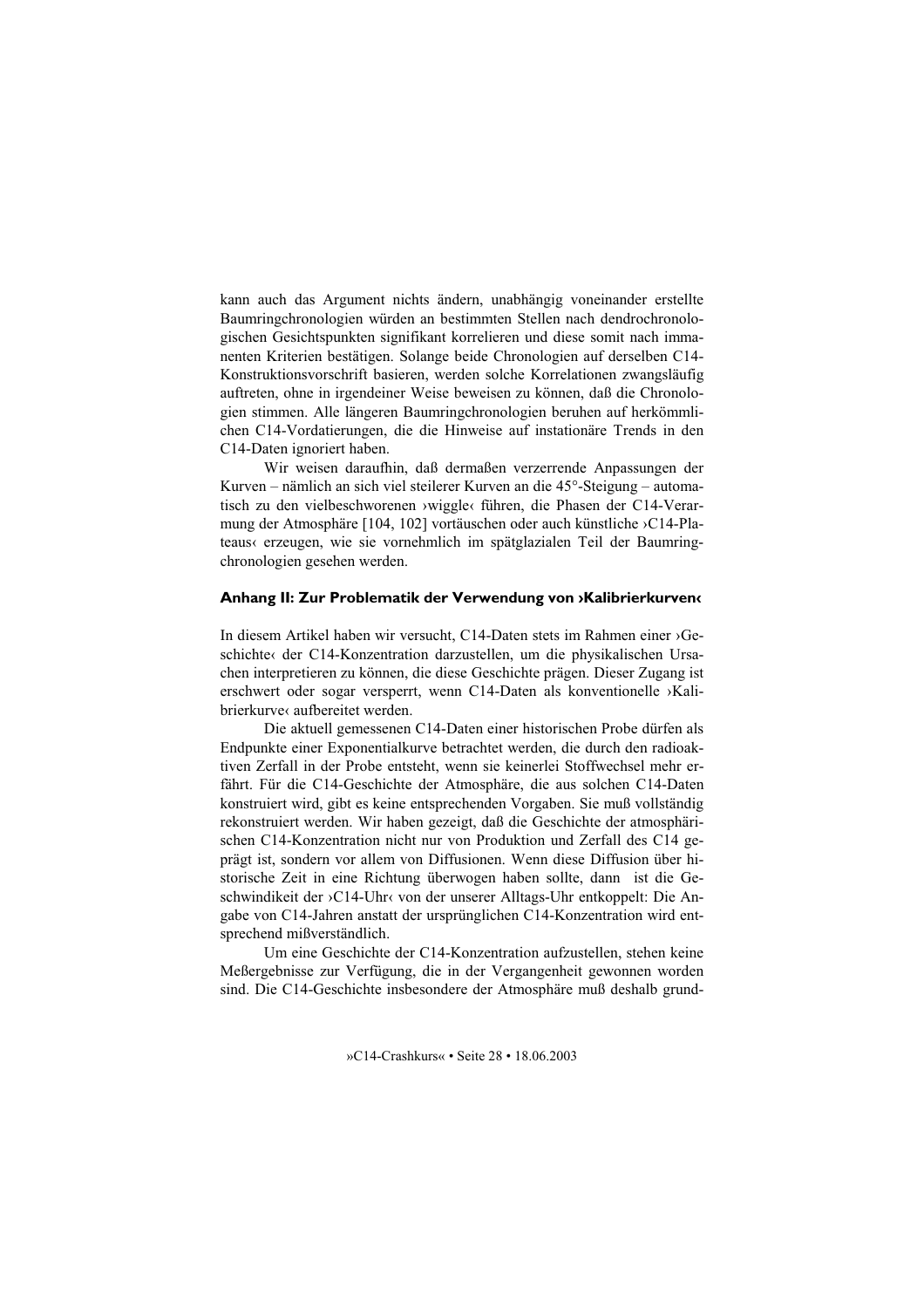## **Bild 12: Kalibrierkurven**

Die obere Graphik beruht auf gemessenen C14-Konzentrationswerten historischer Proben, die untere hingegen auf >C14-Jahren‹, in die die C14-Konzentrationswerte zuvor umgerechnet worden sein müssen. Kalibrierkurven beruhen auf der unteren Darstellungsweise, weil man glaubt, mit >C14-Jahren<br />
bereits annähernd das wahr Alter der Probe zu kennen.



»C14-Crashkurs« • Seite 29 • 18.06.2003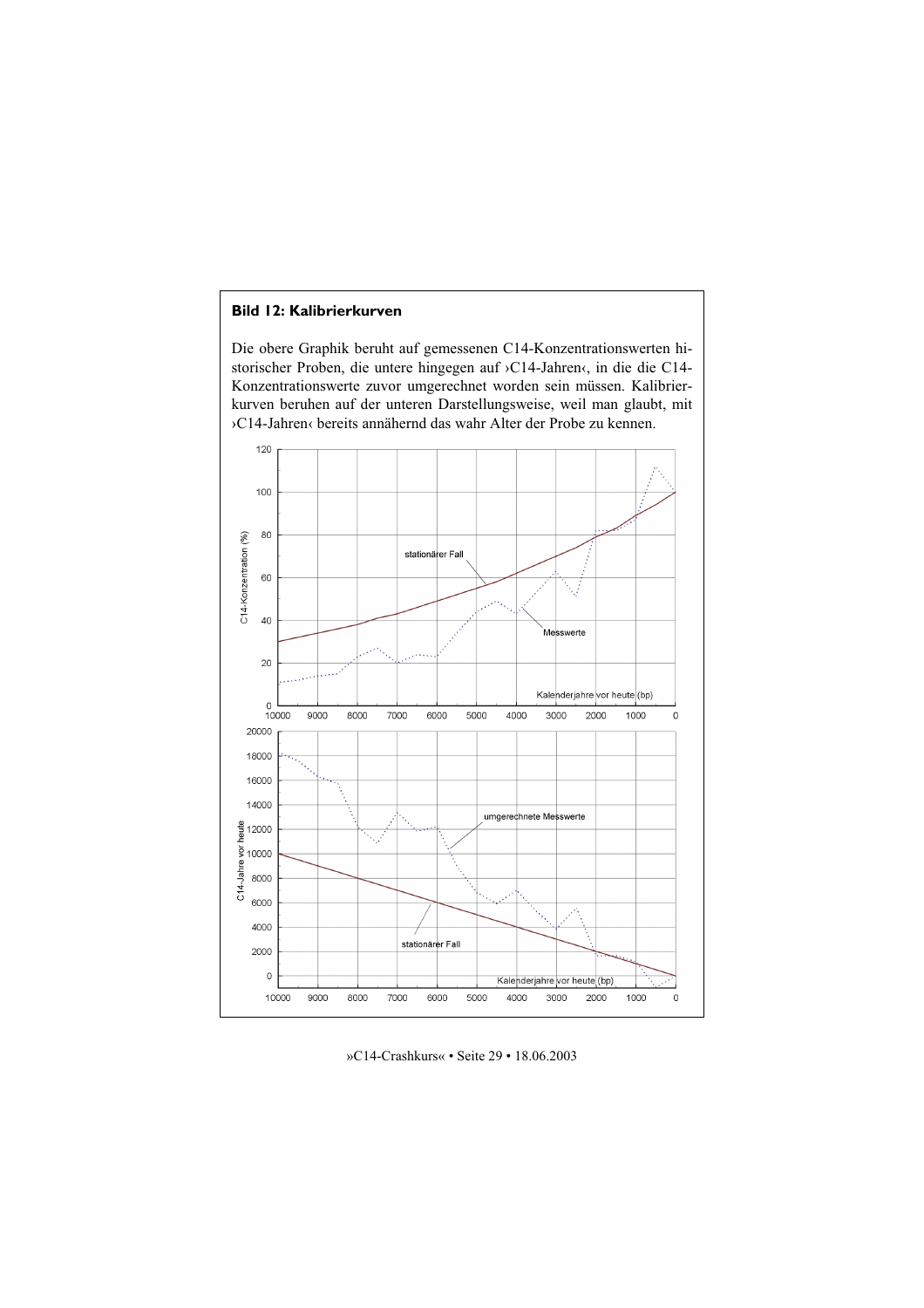sätzlich aus heutigen Messungen an historischen Proben bekannten Alters rekonstruiert werden. Aus jeder ›Restaktivität‹ kann dann diejenige C14-Konzentration zurückgerechnet werden, die zum Zeitpunkt des Stoffwechselendes dieser Probe in der Atmosphäre geherrscht hatte. Mit ausreichend vielen solcher datierten Proben kann dann der zeitliche Verlauf der C14-Konzentration in der Atmosphäre rekonstruiert werden (Bild 4). Die entsprechende Graphik erlaubt dann auch die Betrachtung physikalischer Ursachen, die den zeitlichen Verlauf bestimmen, sie erlaubt es aber nicht, die C14-Messung an einer historischen Probe unmittelbar in ein Absolutdatum zu überführen. Dazu müsste man auch die Probengeschichte, die Zerfallskurve also, in die Graphik legen, um aus dem Schnittpunkt der beiden Geschichten das Alter der Probe zu bestimmen. Diese Vorgehensweise ist sehr unpraktisch. Deshalb müssen die C14-Daten der Atmosphäre anders aufbereitet werden, um eine praktikable >Kalibrierkurve< zu erhalten.

Am einfachsten ist es, die ursprünglich gemessenen C14-Konzentrationen der historischen Proben über ihr jeweils bekanntes Alter aufzutragen, so wie es anfangs auch Libby mit seiner >Curve of Knowns(Bild 5) praktiziert hatte. Jeder Messwert an einer aktuellen Probe kann dann direkt in ein Absolutdatum überführt werden (Bild 12 oben). C14-Labore veröffentlichen in der Regel aber keine Konzentrationswerte sondern >C14-Jahre<. Deshalb beruhen konventionelle Kalibrierkurven auch nicht auf der C14-Konzentration, sondern auf >C14-Jahren‹ (Bild 12 unten).

Der zusätzliche Aufwand, die miteinander zu vergleichenden Messwerte noch einmal in >C14-Jahre<br/>  $\alpha$  umzurechnen, ist nur gerechtfertigt, wenn diese dem tatsächlichen Alter jeweils annähernd entsprechen würden, die C14-Verhältnisse der Atmosphäre mithin ausreichend stationär gewesen sind. Doch genau das steht schwer in Zweifel. Deshalb tragen Kalibrierkurven, die auf >C14-Jahren<br/>
c basieren, leider dazu bei, das Mißverständnis über die Funktionsweise der  $_2$ C14-Uhr $_4$  aufrechtzuerhalten.

#### Literatur

- Blöss, Christian und Niemitz, Hans-Ulrich (1998): »'Postglaziale' Gletschervorstöße. Kritik der Altersbestimmungsmethoden für das Quartär III«; in Zeitensprünge 1998/4
- Blöss, Christian und Niemitz, Hans-Ulrich (<sup>2</sup>2000): »C14-Crash. Das Ende der Illusion, mit Radiokarbonmethode und Dendrochronologie datieren zu können.«; Ber- $\ln$  (1997, Gräfelfing)